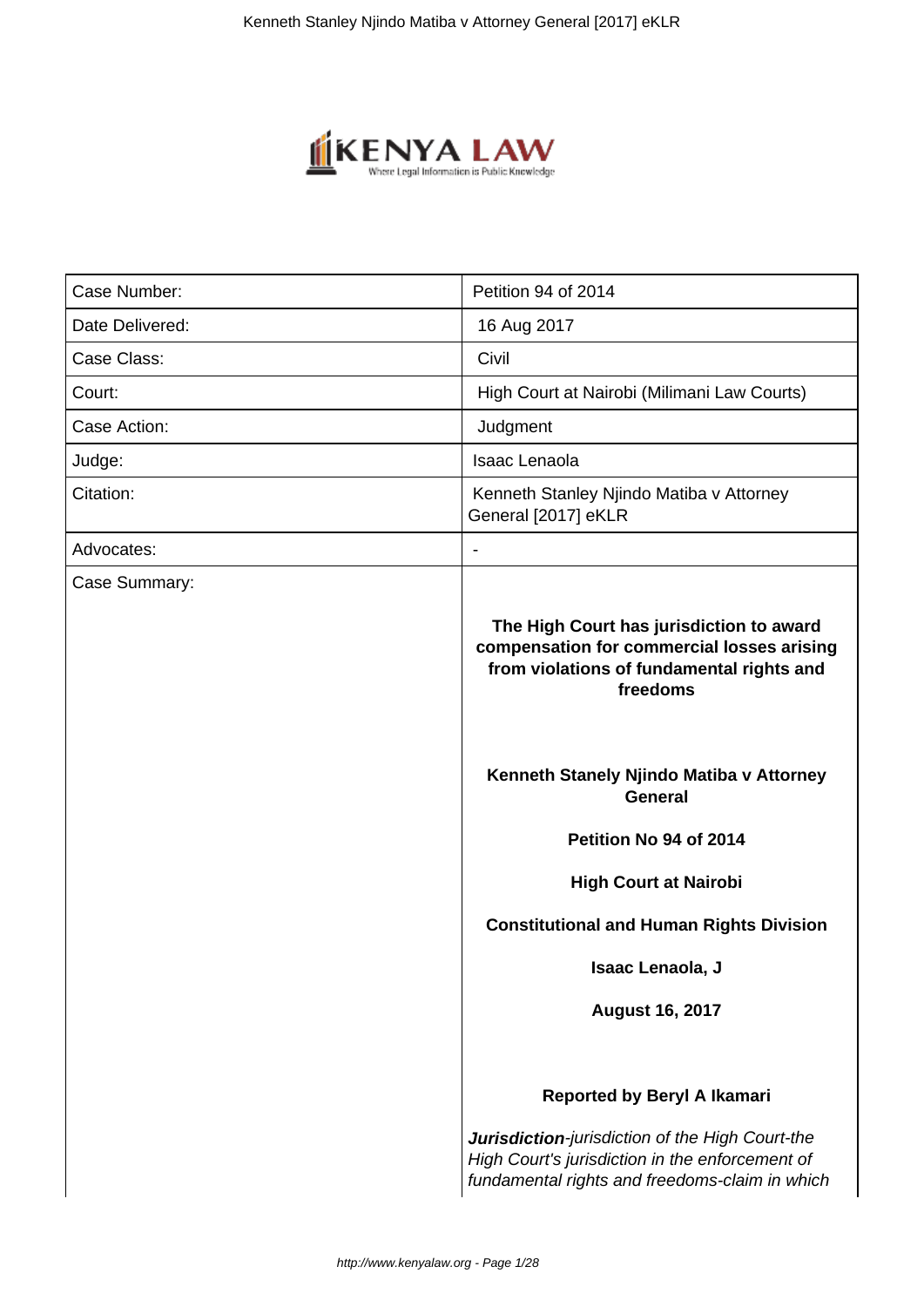compensation was sought for commercial losses arising from human rights violations-whether the High Court had jurisdiction to provide relief for commercial losses allegedly arising from violations of fundamental rights and freedoms-Constitution of Kenya 2010, articles 22 & 23.

**Constitutional Law**-fundamental rights and freedoms-freedom of movement, right to personal liberty and freedom from torture, cruel and inhuman treatment-circumstances in which fundamental rights and freedoms would be said to have been violated-detention without trial, denial of medical treatment, solitary confinement, exposure to cold weather and exposure to condemned prisoners whose behaviour included continuous shouting and screaming.

**Constitutional Law**-enforcement of fundamental rights and freedoms-remedies for violations of fundamental rights and freedoms-compensation for commercial losses arising from violations of fundamental rights and freedoms-effect of intervening factors that could have contributed to the commercial losses-assessment of the extent of liability for the commercial losses.

# **Brief facts**

After a press conference in which he agitated for a repeal of section 2A of the then Constitution and multi-party democracy, the Petitioner was arrested on July 4, 1990 and locked up at Lang'ata Police Station. He was served with a detention order which stated that he was detained because he was involved in subversive activities aimed at overthrowing the Government and it was necessary to detain him in order to preserve public security.

During his detention, the Petitioner stated that he was subjected to torture, inhuman and degrading treatment. He said that he slept on the floor and was exposed to cold weather without having warm and protective clothing. He added that he was subjected to solitary confinement for more than five months and that he was transferred to a block where there were condemned prisoners who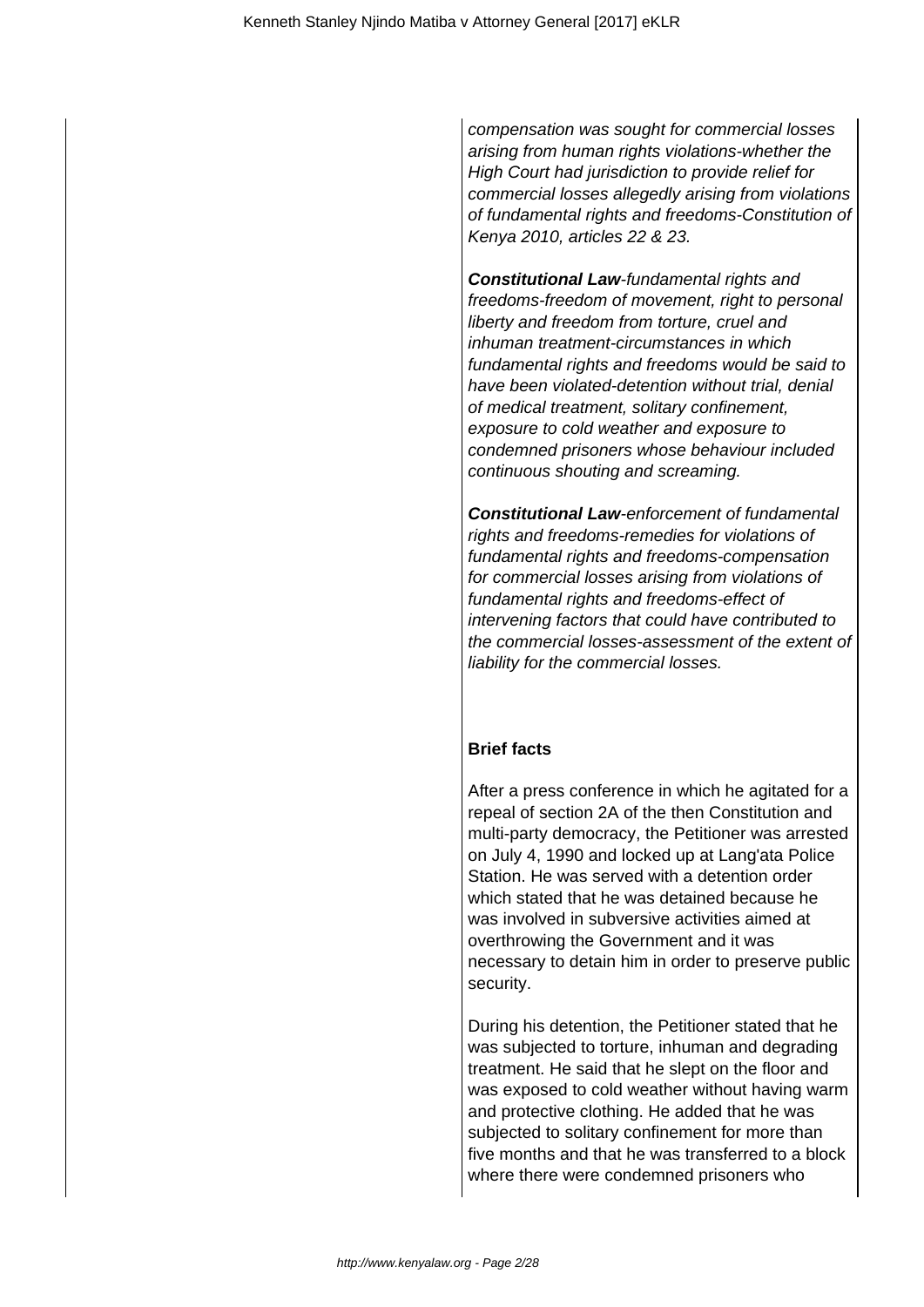engaged in loud, tortured screams and shouts throughout the day and night, which affected him psychologically.

The Petitioner stated that while on detention, he was subjected to a poor diet which was unsuitable for his state of health. He explained that he had a mild blood pressure condition prior to his detention which was poorly managed during detention and it escalated to a stroke from which he did not fully recover.

The Petitioner stated that due to the detention and poor health, he was no longer physically fit and his businesses suffered greatly causing him immense financial loss. He was no longer able to dedicate time and make crucial decisions in the interests of his business empire.

## **Issues**

- 1. Whether the Court had jurisdiction to entertain a claim based on articles 22 and 23 of the Constitution in which it was alleged that commercial losses had been caused by violations of fundamental rights and freedoms.
- 2. Whether the Petitioner's fundamental rights and freedoms were violated in his arrest and subsequent detention.
- 3. Whether the Respondent was liable for the deterioration of the Petitioner's business portfolio which allegedly resulted from the Petitioner's arrest, detention and failing health.
- 4. What remedies was the Petitioner entitled to?

# **Held**

1. The Petition was about alleged violations of sections 70(a) & (b), 72(1), 74 (1), 78 (1), 79 (1), 80(1) and 81 (1) of the repealed Constitution in relation to the Petitioner and his business enterprise. Under section 84(2) of the repealed Constitution, an order for compensation was among the forms of redress available where a party proved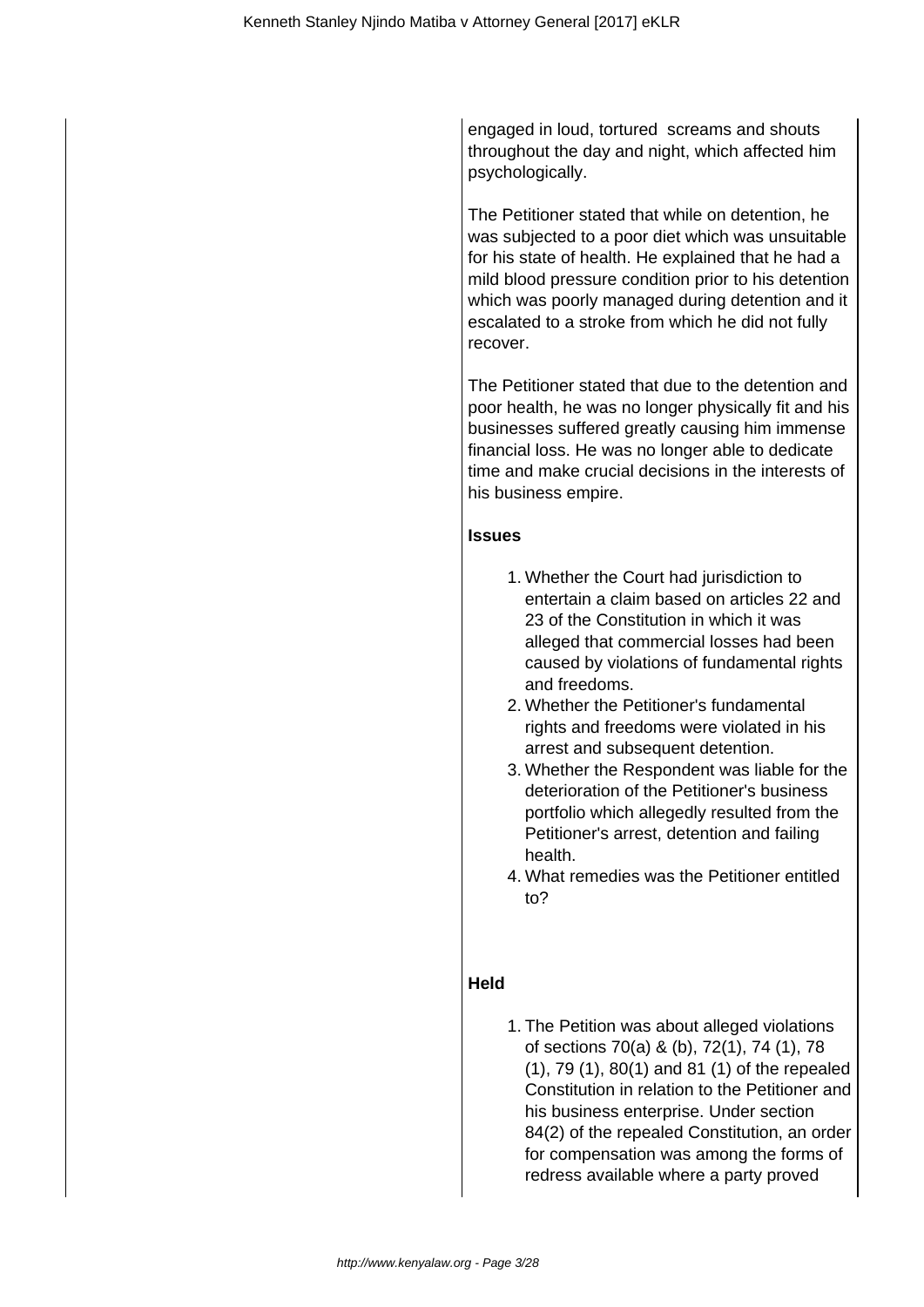that his or her rights had been infringed. It was irrelevant whether the Petitioner's claim possessed characteristics of a commercial nature as long as it was a claim seeking to enforce the Bill of Rights.

- 2. The right to freedom of movement and personal liberty were not absolute and they could be limited in circumstances where a person was held in lawful detention. Detention without trial was sanctioned under the repealed Constitution.
- 3. Regulation 6(1) of the Public Security (Detained and Restricted Persons) Regulations, 1978, gave the relevant Minister power to order the detention of a person, if the Minister was satisfied that such action was in the interest of preservation of public security. It was in the exercise of those powers that the impugned detention order was issued.
- 4. Under section 72 of the repealed Constitution, a person was to be held in police custody for at least 24 hours for a misdemeanour and for 14 days for a capital offence before being taken to Court. The Petitioner was held for one night before the detention order was issued and therefore his rights under that provision were not violated.
- 5. Given that the right to personal liberty was not infringed and the existing law on detention was properly applied, the limitations to the freedoms in sections 70, 78, 79 and 80 of the repealed Constitution were justifiable under the circumstances.
- 6. Not every prison condition amounted to torture and inhuman treatment especially where treatment was equally experienced by other prisoners. However, there were peculiar circumstances in the Petitioner's detention. For example, he was subjected to solitary confinement and was held in a block where condemned prisoners screamed and shouted at each other from dusk to dawn. Those conditions inflicted deep psychological wounds. There was an admission from the Respondent in relation to solitary confinement and the Petitioner's stay in the block near the condemned prisoners. Therefore, the Petitioner was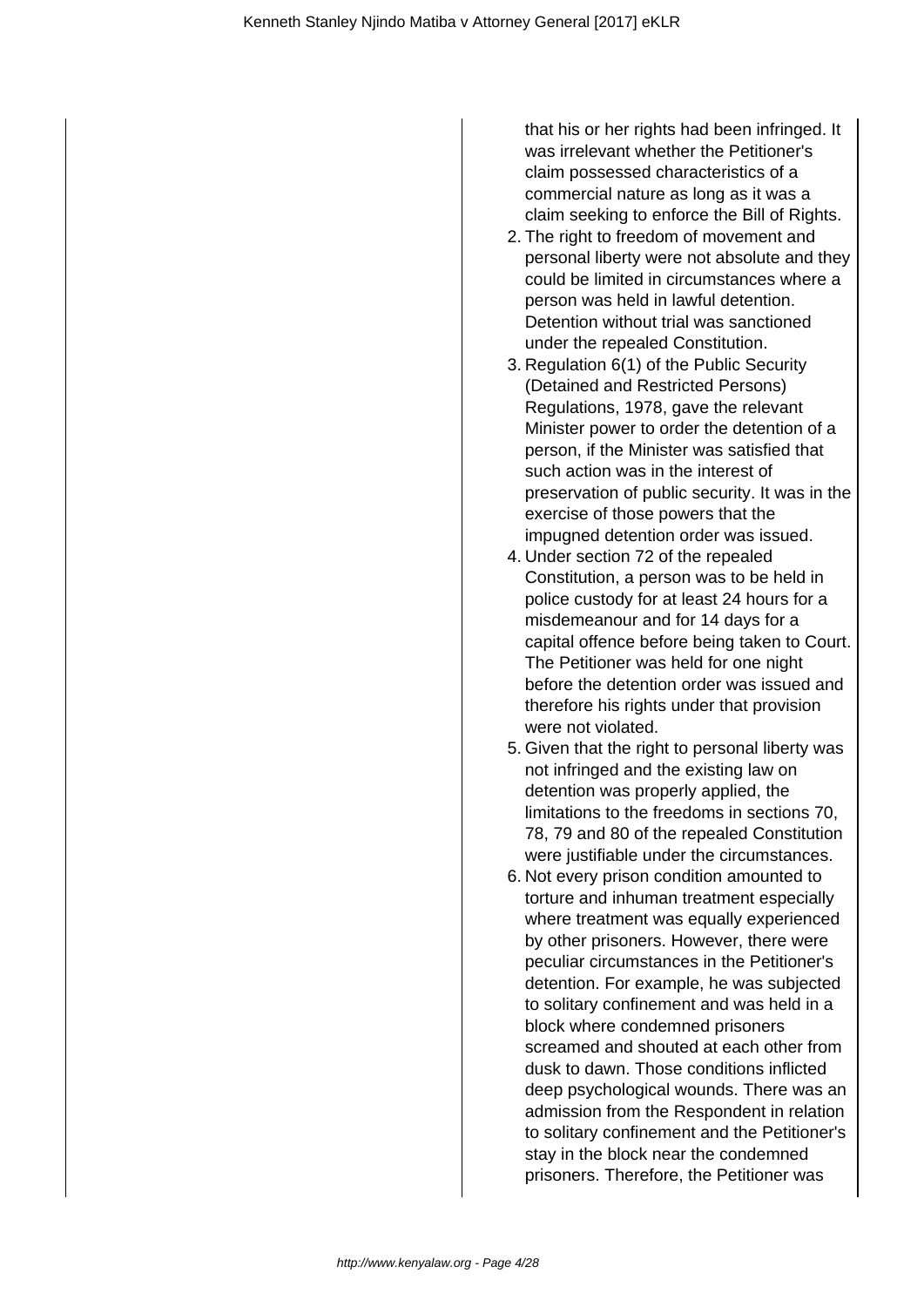subjected to torture, cruel and inhuman treatment which affected his physical, mental and psychological well-being.

- 7. There were allegations that prison authorities administered poison to the Petitioner's food. The allegations of food poisoning were not sufficiently proved by the Petitioner.
- 8. The question as to whether the Respondent omitted to take key steps to guard against deterioration of the Petitioner's health was of relevance. There was evidence that when the Petitioner exhibited signs of illness a doctor was allowed to visit him and administer medication and collaboration between the prison doctor and the Petitioner's doctor was allowed. Despite there being such allowances, there was scanty evidence of actual collaboration between the doctors and there were indications that the prison doctor was hardly availed to check on the Petitioner's health.
- 9. An unfortunate series of events contributed to the gravity of the Petitioner's illness. The Petitioner's blood pressure readings were not regularly recorded and the Respondent failed to yield in a timely manner to advice that a CT scan needed to be done in the Petitioner's case. Even after the CT scan which showed bleeding in the Petitioner's brain was done, the Respondent failed to allow the Petitioner to commence emergency treatment in a bid to revive his health. Therefore, to the extent that he was denied medical treatment, the Petitioner was subjected to torture, cruel and inhuman treatment.
- 10. A company is a separate legal entity from its shareholders and it ought to sue in its own name. Generally, a director or shareholder would be unable to sue for a loss suffered by the company. Although a shareholder is a distinct entity from a company, a shareholder can claim for loss suffered by the company where it is proved that the loss is also a personal loss on the shareholder.
- 11. The Petitioner's medical condition which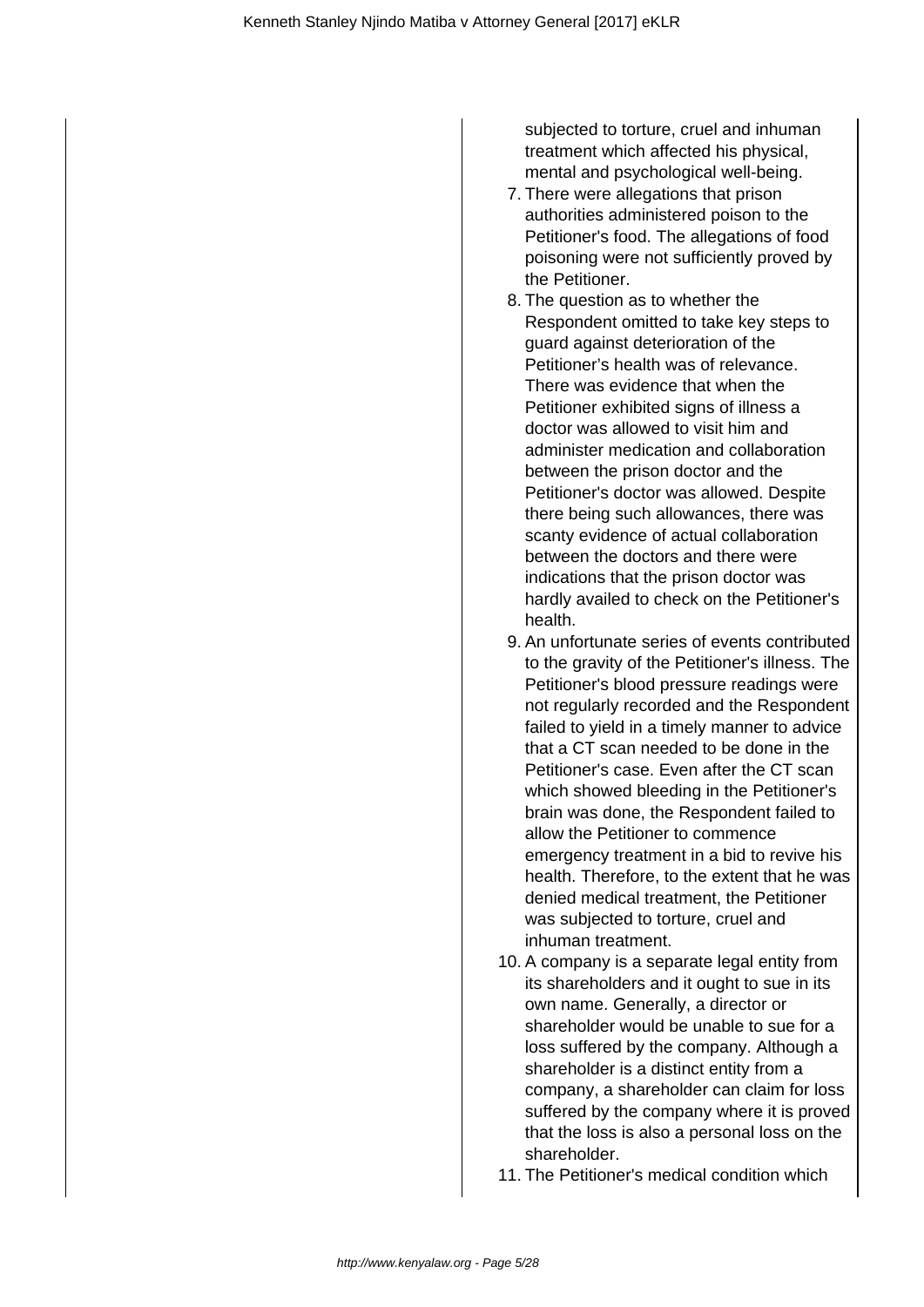was triggered during detention greatly affected the business acumen, attention, focus, energy, guidance and leadership he was giving his companies and without him at the helm, they deteriorated and some eventually collapsed. Other factors such as a slump in the tourism industry also affected his businesses. It was also noteworthy that the Petitioner held shareholding amounting to 29%, 50%, 68% or 96% and the role of the other shareholders was not explained.

- 12. The Petitioner would not be entitled to the entire cost of refurbishing his hotels (Safari Beach Hotel) as the deterioration in the business was not wholly due to his absence but general business and trade conditions were also a potential factor.
- 13. Whereas the Petitioner made a claim for the entire worth of his collapsed business, amounting to Kshs.4,726,332,042.91, there were factors mitigating against 100% liability on the part of the Respondent. Compensation amounting to 20% of the Petitioners claim, being Kshs.471,664,258.50 based on a fair and reasonable assessment of the claim was appropriate.
- 14. Exemplary damages were not awardable in situations of changed political circumstances. The Court would therefore not award exemplary or aggravated damages.

#### Petition allowed.

#### Orders:-

- 1. A declaration, to the effect that the Petitioner's right to be free from torture. cruel and inhuman treatment under section 74(1) of the repealed Constitution was violated by agents of the State, was issued.
- 2. The Petitioner was awarded Kshs. 15,000,000/= as general damages for violations of the right to freedom against torture, degrading and inhuman treatment.
- 3. The Petitioner was awarded Kshs. 18,146,631.52/= as the cost of medical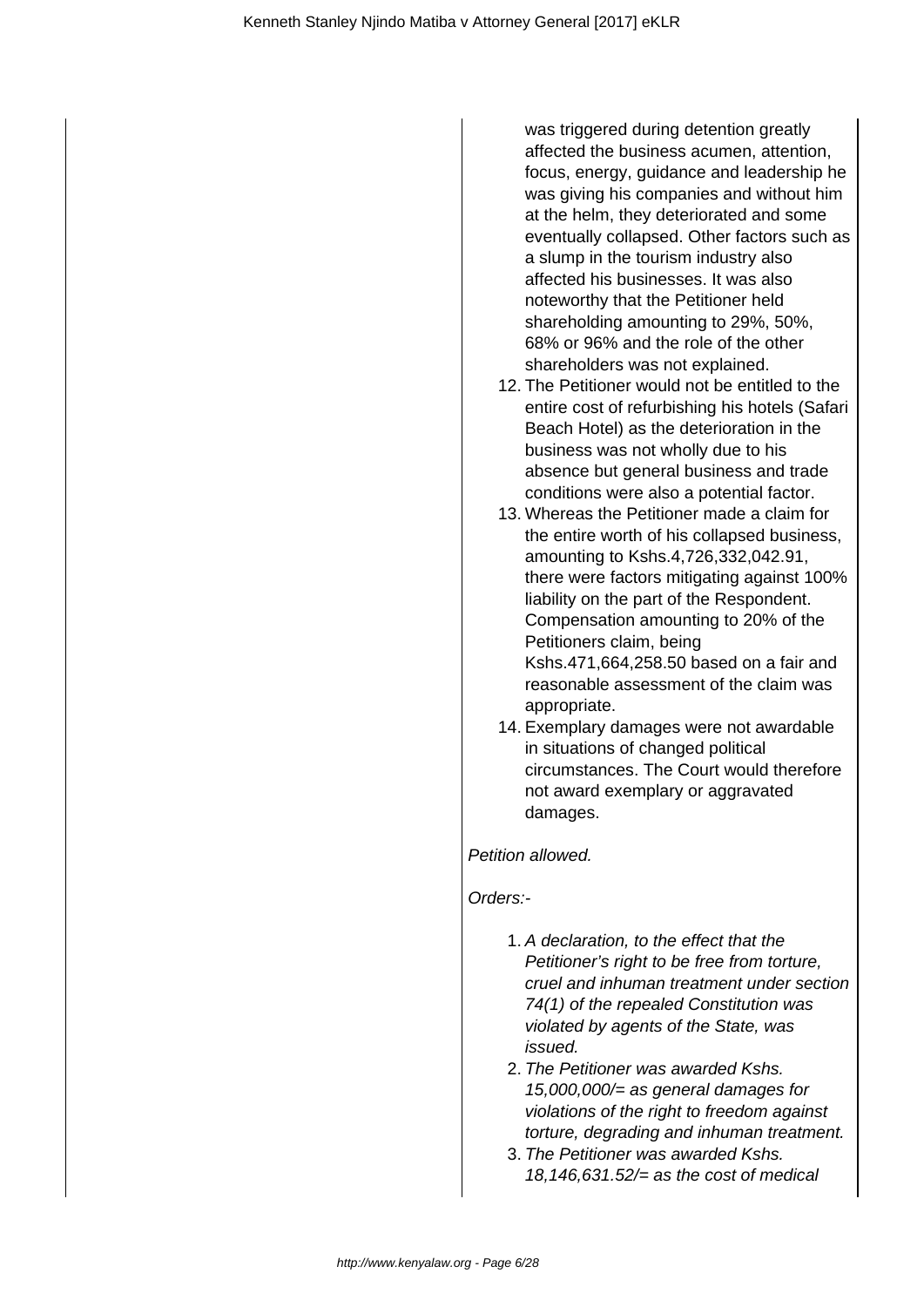|                                     | expenses.<br>4. The Petitioner was awarded<br>Kshs.471,664,258.50 $/=$ as compensation<br>for financial losses occasioned to him<br>through collapse of his businesses and<br>financial ventures.<br>5. For avoidance of doubt no other damages<br>or costs were awarded to the Petitioner.<br>The total sum awarded as damages was<br>Kshs. 504,810,890.02/=<br>6. As the successful litigant, the Petitioner<br>was awarded costs of the suit plus interest. |
|-------------------------------------|----------------------------------------------------------------------------------------------------------------------------------------------------------------------------------------------------------------------------------------------------------------------------------------------------------------------------------------------------------------------------------------------------------------------------------------------------------------|
| <b>Court Division:</b>              | <b>Constitutional and Human Rights</b>                                                                                                                                                                                                                                                                                                                                                                                                                         |
| <b>History Magistrates:</b>         |                                                                                                                                                                                                                                                                                                                                                                                                                                                                |
| County:                             | Nairobi                                                                                                                                                                                                                                                                                                                                                                                                                                                        |
| Docket Number:                      |                                                                                                                                                                                                                                                                                                                                                                                                                                                                |
| <b>History Docket Number:</b>       | ۰                                                                                                                                                                                                                                                                                                                                                                                                                                                              |
| Case Outcome:                       | ۰                                                                                                                                                                                                                                                                                                                                                                                                                                                              |
| <b>History County:</b>              | ۰                                                                                                                                                                                                                                                                                                                                                                                                                                                              |
| <b>Representation By Advocates:</b> | ۰                                                                                                                                                                                                                                                                                                                                                                                                                                                              |
| <b>Advocates For:</b>               | ۰                                                                                                                                                                                                                                                                                                                                                                                                                                                              |
| <b>Advocates Against:</b>           |                                                                                                                                                                                                                                                                                                                                                                                                                                                                |
| Sum Awarded:                        |                                                                                                                                                                                                                                                                                                                                                                                                                                                                |

 The information contained in the above segment is not part of the judicial opinion delivered by the Court. The metadata has been prepared by Kenya Law as a guide in understanding the subject of the judicial opinion. Kenya Law makes no warranties as to the comprehensiveness or accuracy of the information.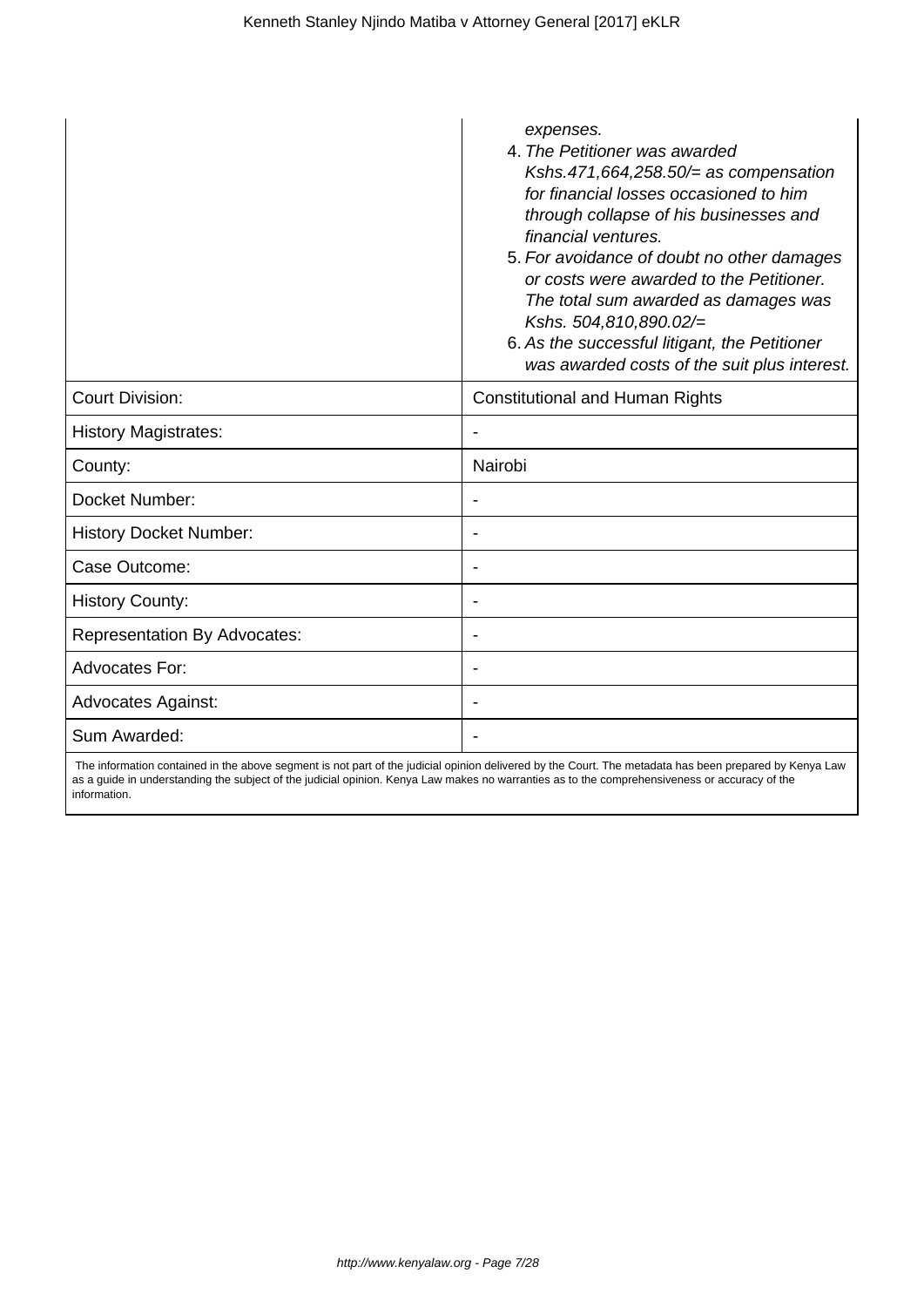### **REPUBLIC OF KENYA**

### **IN THE HIGH COURT OF KENYA AT NAIROBI**

### **CONSTITUTIONAL AND HUMAN RIGHTS DIVISION**

#### **PETITION NO.94 OF 2014**

#### **BETWEEN**

**KENNETH STANLEY NJINDO MATIBA.................................................PETITIONER**

**AND**

**THE ATTORNEY GENERAL........................................................................RESPONDENT**

#### **JUDGMENT**

#### **Introduction**

1. The Petitioner, Kenneth Stanley Njindo Matiba, filed this Petition alleging violation of his fundamental rights and freedoms as enshrined in **Sections 70(a) & (b), 72(1), 74 (1), 78 (1), 79 (1), 80(1)** and **81 (1)** of the Repealed **Constitution**. The facts and events leading to the filing of the Petition revolve around the arrest and subsequent detention of the Petitioner by the Government of Kenya. The Petitioner alleges that the said arrest and detention was unlawful and that he was subjected to inhuman and degrading treatment leading to a complete breakdown in his health and untold losses to his very large business portfolio.

2. In his Third Amended Petition dated 15<sup>th</sup> September 2016, the Petitioner therefore seeks the following orders:

**1) A declaration that the Petitioner's fundamental rights and freedoms guaranteed under Sections 70 (a) & (b), 72 (1), 74(1), 78(1), 79 (1), 80 (1) and 81(1) of the repealed Constitution were violated by the Government of Kenya by his unlawful arrest and subsequent detention, torture, inhuman and degrading treatment meted out to him by the said Government during his detention.**

**2) A declaration that the Petitioner is entitled to the payment of compensation by way of damages and costs by the Government of Kenya for the violation of his fundamental rights and freedoms guaranteed under the aforementioned provisions of the repealed Constitution and for the above-mentioned consequences of such violation.**

**The same are as follows:-**

(a) **Special damages**

(i) **Medical expenses-Kshs.18,146,631.52**

(ii) **Financial loss amounting to Kshs.4,726,332,042.91 as at the date of filing the suit.**

(iii) **Cost of repair of Safari Beach Hotel amounting to Kshs.347,987,146.90 as at 12th February**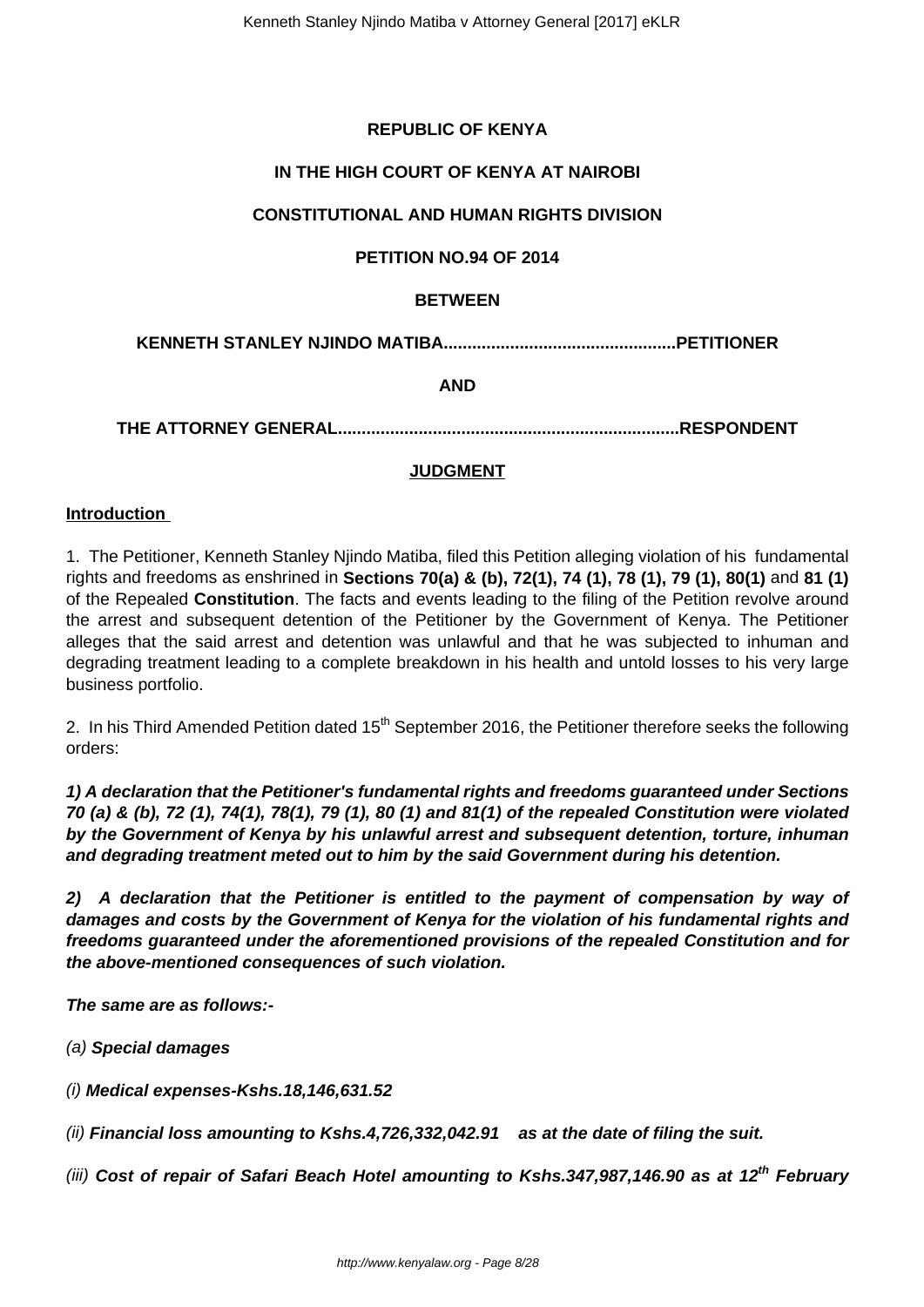### **2013.**

- b) **General damages**
- c) **Exemplary damages**
- d) **Aggravated damages**
- e) **Costs and interest on (a) to (d).**

## **3) Judgment be entered for the Petitioner against the Respondent for such damages, costs and interest.**

## **Petitioner's Case**

3. The Petitioner's case is as contained in his Third Amended Petition dated 15<sup>th</sup> September 2016, affidavits sworn by himself on 28<sup>th</sup> February 2014, supplementary affidavit dated 11<sup>th</sup> June 2014, a Replying affidavit dated 13<sup>th</sup> May 2006, a further affidavit by Dr. Dan Gikonyo sworn on 12<sup>th</sup> November 2015, medical report (P.Exh.1) dated  $17<sup>th</sup>$  December 2013, Medical report marked as (P.Exh.1) dated August 28<sup>th</sup> 2014, Mr. Dan Gikonyo's and Mr. Lawrence Riungu's oral evidence, financial reports marked as KSNM 1-20 dated 11<sup>th</sup> June 2014, financial report marked as (P.Exh.3) and supplementary financial report marked as (P.Exh.4) dated 11<sup>th</sup> June 2014 and 1<sup>st</sup> October 2014, respectively, and the Petitioner's written submissions dated  $12<sup>th</sup>$  February 2016 and  $3<sup>rd</sup>$  August 2016 respectively.

4. It is the Petitioner's claim that together with one Charles Wanyoike Rubia, they convened a press conference on 3<sup>rd</sup> May, 1990, in Nairobi and demanded *inter alia* the repeal of Section 2A of the then **Constitution of Kenya** (now repealed), the dissolution of Parliament and the holding of a fresh general election. After the press conference, they were allegedly condemned, threatened and vilified by stalwarts of the Kenya African National Union (KANU) which was the ruling party at the time. Subsequently, the Petitioner states that, they planned to hold a public rally at Kamukunji grounds in Nairobi on  $7<sup>th</sup>$  July, 1990, in order to explain to members of the public the merits of a multi-party system of Government and also to answer the negative accusations which had been made against them.

5. The Petitioner further states that he did not even get a chance to attend the said planned meeting because he was arrested on  $4<sup>th</sup>$  July, 1990 and locked up at Langata Police Station. On the same day, he was served with a detention order pursuant to the **Preservation of Public Security Act Cap 57 Laws of Kenya** and **Regulation 6 (1)** of the **Public Security (Detained and Restricted Persons) Regulations, 1978** (now repealed). The detention order stated that the reason for his detention was that he was involved in subversive activities aimed at overthrowing the Government of Kenya and that therefore his detention was necessary in order to preserve public security. The Petitioner however claims that his arrest and subsequent detention was a consequence of his firm political stand and had nothing to do with the reason given by the Government.

6. The Petitioner furthermore alleges that following his arrest, he was detained in various prison facilities in Kenya and as his health deteriorated, he was hospitalized at Nairobi Hospital on  $4<sup>th</sup>$  June, 1991.

7. In submissions on this aspect of his Petition, it is the Petitioner's case that his arrest and subsequent detention were a violation of his fundamental rights and freedoms guaranteed by the repealed Constitution such as the rights to have a political opinion, right to liberty and security, freedom of conscience, expression, assembly and association as well as his freedom of movement. In a nutshell, he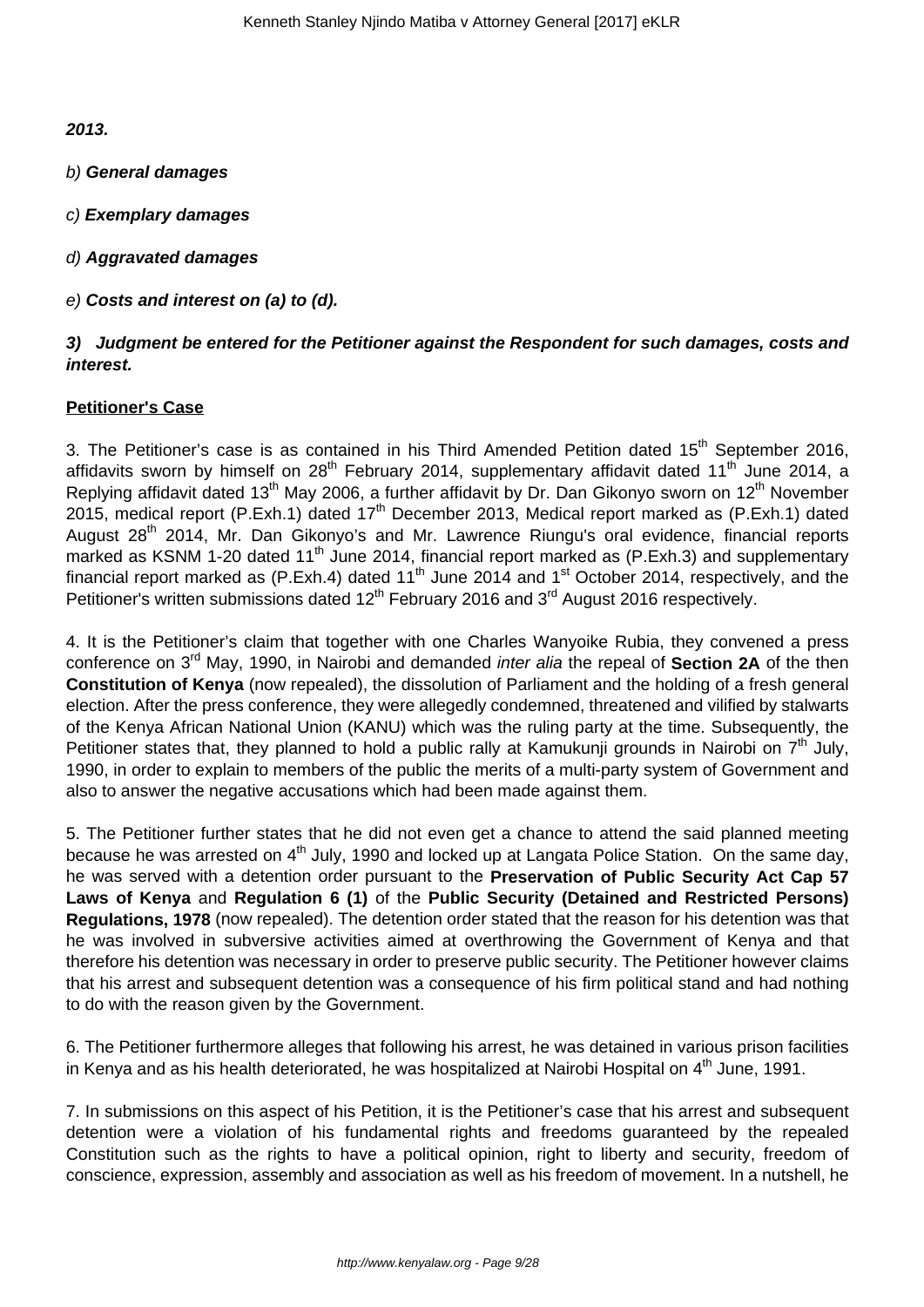posits that he was merely exercising his constitutional rights by calling for the re-introduction of multiparty democracy and the said acts did not in any way constitute a danger to public security.

8. The Petitioner also claims that during his detention, he was subjected to torture, inhuman and degrading treatment contrary to **Section 74** of the repealed **Constitution** and in support of this claim, he states that he was forced to sleep on the floor for majority of the time he was in detention; that he was denied warm and protective clothing and was thus exposed to severe cold weather at night and that he was subjected to poor diet which was nutritionally unsuitable for his state of health.

9. He further claims that during his detention, he was allowed limited and short visits with his family in a hangar at Wilson Airport in the presence of security officers and prison warders. In addition, that he was denied access to newspapers and the radio and was not allowed to talk to anyone. He was also allegedly held in solitary confinement for over five months and was at one time transferred to a block next to one where condemned prisoners resided and which prisoners were given to loud, tortured screams and shouts throughout the day and night which actions affected him psychologically.

10. The Petitioner in addition states that prior to his detention, he suffered from mild high blood pressure for which he was receiving treatment and was able to manage the condition with a good diet and regular exercise. However, he states that upon his detention, he was denied proper medical treatment despite his deteriorating health leading to an escalation of the blood pressure. He adds that his personal doctor was denied access to him and instead, he was visited by a prison doctor who according to him, administered sub-standard treatment which was of no use at all. That it was not until 4<sup>th</sup> June, 1991 after his illness had by then greatly aggravated that he was finally taken to Nairobi Hospital and admitted. It is at that point that it transpired that he had suffered a severe and debilitating stroke from which he has never recovered.

11. The Petitioner also states that despite his prolonged treatment which ensued after that, his condition worsened with time and continues to deteriorate, as a result of which, he has been confined to a wheelchair. He submits that he is in constant need of medical care leading to vast medical expenses.

12. The Petitioner has further contended that due to the detention and the resultant ill health, he is no longer as physically fit as he was and his business interests have greatly suffered causing him immense financial damage. He submits in that regard that whereas he had previously enjoyed good health and that his business flourished due to his great business acumen, attention, focus and energy when his health deteriorated, his businesses were greatly affected as he could no longer dedicate his time and also participate in crucial decision making in the interests of his business empire.

13. In particular, he argues that as a result of the illness suffered following his detention; five (5) of his businesses have had to be sold to settle accumulating liabilities. The said businesses are: Alliance Developments Limited, Alliance Hotels Limited, NaroMoru River Lodge Limited, Hillcrest School Limited and Hillcrest Secondary School Limited which were put on receivership by the Barclays Bank (K) Limited and eventually sold off to pay debts owed to the bank.

14. The Petitioner also submits that he was an active participant in the stock market and owned substantial shares in Carbacid Investment Ltd, East African Breweries Ltd, CMC Holdings Ltd, East African Portland Cement which shares he was forced to sell to offset liabilities arising from the poor performance of the hotel and school companies.

15. The Petitioner further states that he was unable to file this Petition earlier as he did not expect any justice during the tenure of retired President Moi and that his poor health also contributed to the delay in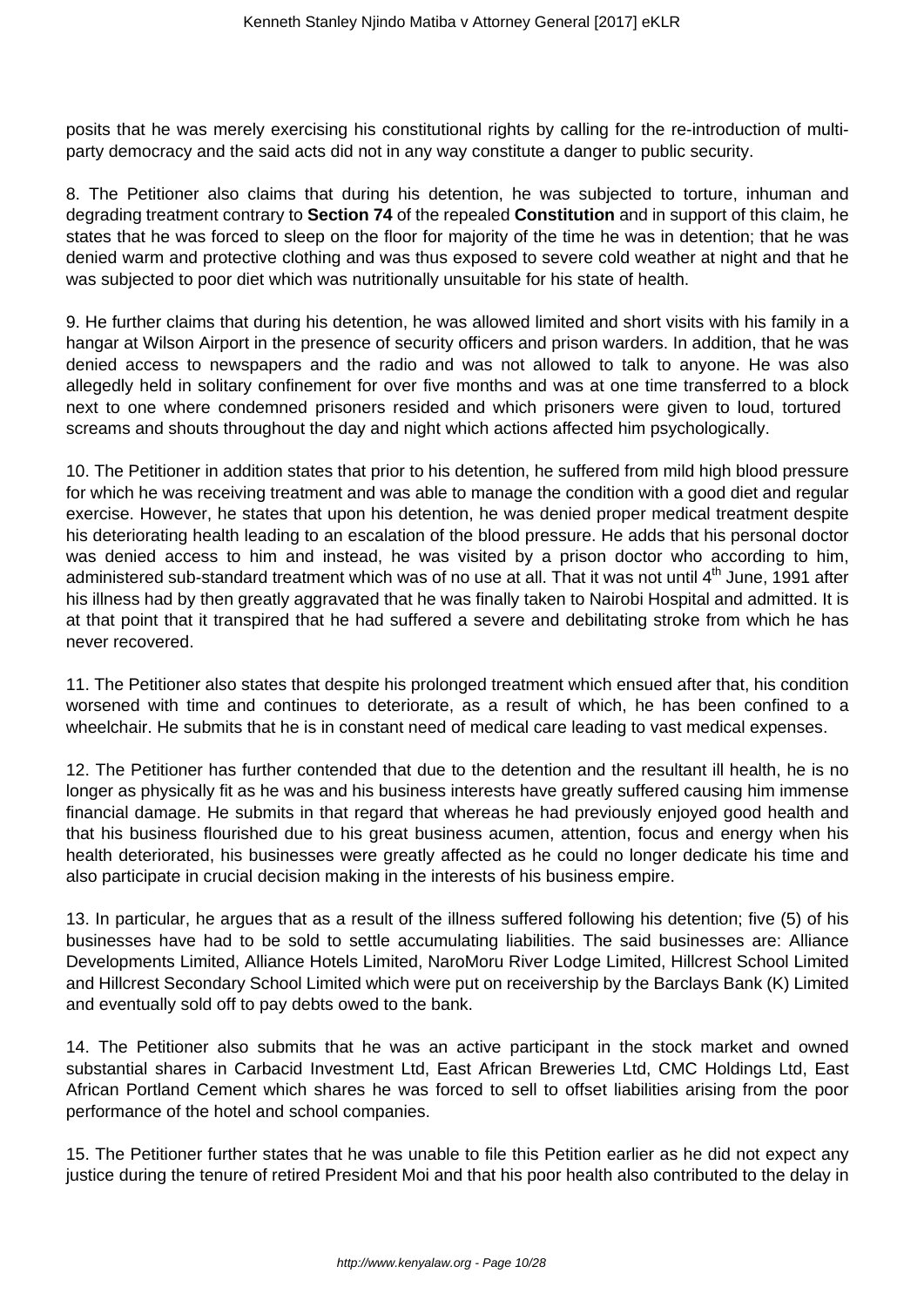filing this Petition and so he was only able to file his claim in late 2013.

16. It is in this context of the alleged ill treatment during the time when he was in detention that he seeks appropriate relief for the infringement of his constitutional rights and freedoms.

17. In addition to the above, I note that the Petitioner called witnesses whose evidence can be summarized as here below

18. Dr. Dan Gikonyo (PW1), testified that he was and has been the Petitioner's doctor prior to and after he was released from detention. According to him, the Petitioner suffered from mild blood pressure prior to his detention, which was controlled by regular consultations and medication and a proper lifestyle consisting of regular exercise and proper diet.

19. PW1 testified further that the Petitioner's health was adversely affected by his detention due to lack of prompt and proper medical care and that the Petitioner became unwell during detention wherein he started experiencing severe headache and vomiting. When he was visited by a prison doctor, he appeared confused and could not tell exactly what had happened. He stated that the Petitioner was disoriented for a few more days until he was taken to the hospital on  $2^{nd}$  June, 1991, for a CT scan, which revealed that the Petitioner needed urgent and professional medical care.

20. In his further evidence, PW1 made reference to the prison medical records which contained the history of the Petitioner's treatment. From the said records, PW1 observed that the Petitioner's blood pressure was not well controlled at the time when he was in prison. In particular, he referred to the recording of 11<sup>th</sup> April, 1991, which read as 145/110 and another in the same month which was 160/100. He urged that such blood pressure levels are way above the normal rate which is 140/80. Further, he submitted that according to the prison records, no blood pressure readings were done or recorded between late April, 1991 and 26<sup>th</sup> May, 1991 despite the previous high readings recorded in the month of April 1991. Accordingly, PW1 testified that in his view, the Petitioner was neglected and denied medical care while in detention.

21. In a bid to proof further neglect on the Petitioner, PW1 referred to the prison records by a prison doctor on 26<sup>th</sup> May, 1991 where the doctor noted as follows, "called to see the patient on rather urgent basis. Found extremely agitated, restless and rather incoherent...will arrange CT scan today if possible." He testified that the recommended scan was not done. Similarly, on 29<sup>th</sup> May, 1991, another prison doctor made a similar recommendation after realizing that the Petitioner continued to have bitemporal headaches. Again, according to PW1, the said doctor's advice was ignored until 2<sup>nd</sup> June, 1991 when the

Petitioner was finally taken to Nairobi Hospital to have a CT scan conducted.

22. PW1 added that even after the scan revealed that the Petitioner had a bleeding of the brain, he was nonetheless sent back to prison until 4<sup>th</sup> June, 1991 when his condition had tremendously deteriorated and was then admitted at Nairobi Hospital. It is at that point that PW1 took over his treatment and soon thereafter, PW1 accompanied the Petitioner for further treatment in London upon which it was confirmed that he had a bleeding brain vessel as a result of which he suffered extensive left-sided brain damage leading to difficulties in speech and movement. The Petitioner thereafter returned to Kenya in early 1992 but still had significant right-sided weakness due to the stroke.

23. According to PW1, the brain damage suffered by the Petitioner is irreparable and with increasing age, he has become weaker and is now confined to a wheel-chair. He submits that even though the Petitioner ran for the presidency in 1992, he was physically and medically unfit to run for such office.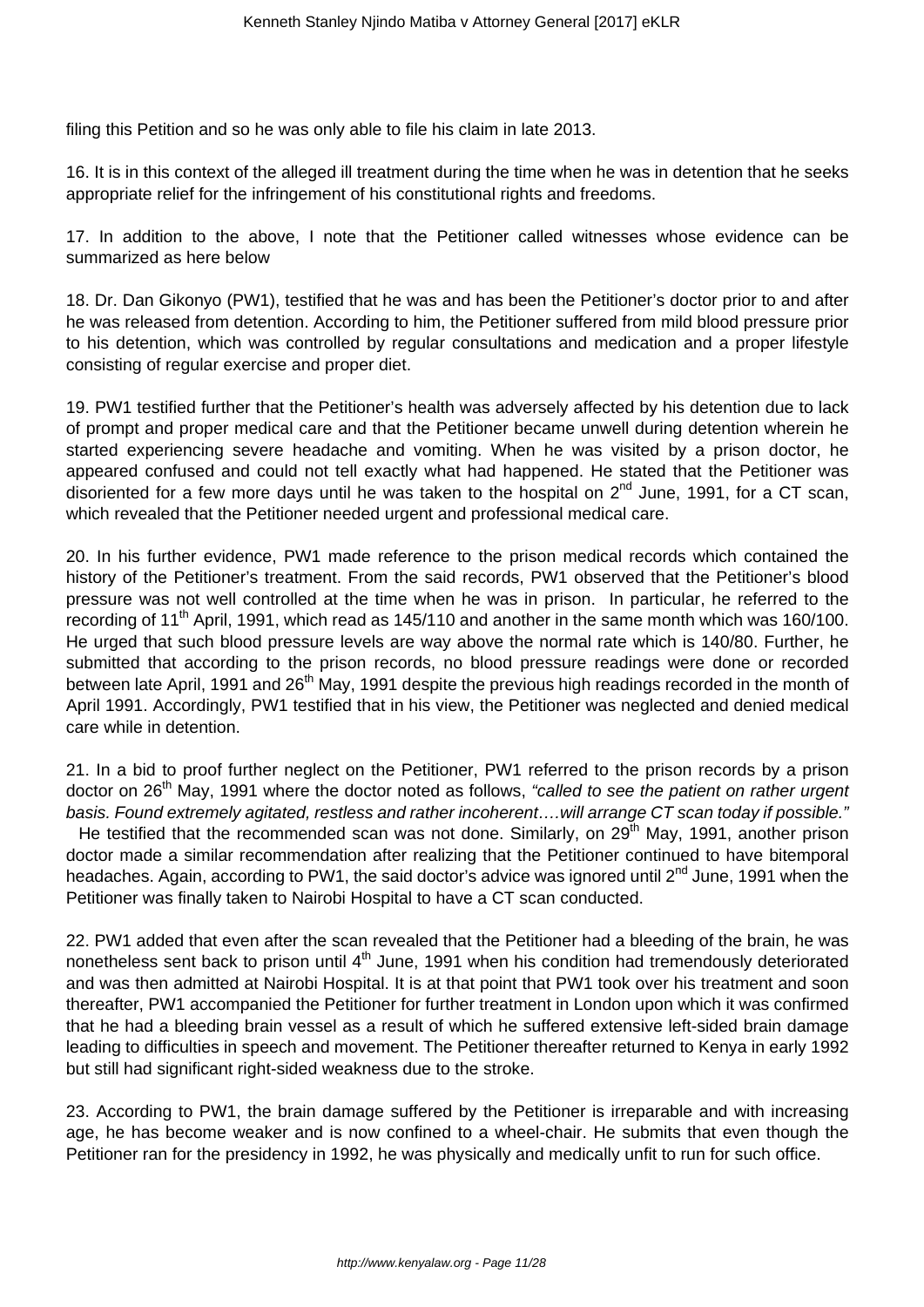24. Mr. Lawrence Riungu (PW2), detailed the financial loss suffered by the Petitioner as a result of his inability to manage his vast business portfolio. He submitted that the Petitioner's loss arose from four (4) categories namely: financial loss from publicly traded shares of Kshs.329,388,186.38/-; financial loss in privately held shares of Kshs.2,180,532,341.48/-; loss in commercial and real estate of Kshs.2,006,072,250.00/- and loss in income from dividends from private and public owned shares of Kshs.210,339,265.05/-. With regard to the public traded shares and commercial and real estate properties, PW2 testified that the Petitioner was forced to dispose of the said assets, in order to pay off his creditors. On the other hand, the loss on the private owned shares was tabulated by getting the margin between the companies' current performance and the expected performance had the Petitioner continued to give his leadership to those companies. Further, with the disposal of shares and the declining performance in some companies, the Petitioner lost his expected amount in dividends.

25. It was PW2's further testimony that the Petitioner's companies borrowed to fund their day to day operations and stated that borrowing is not risky if done prudently. He emphasized that the Petitioner's companies started defaulting in their loans after the detention of the Petitioner and he attributed this fact to the absence of the Petitioner and leadership skills. For the reasons above, the Petitioner seeks the prayers detailed out earlier in this Judgment.

### **Respondent's case**

26. In response to the Petitioner's case, the Respondent filed Grounds of Opposition dated  $24<sup>th</sup>$ September, 2014. The Respondent also relies on written submissions dated  $9<sup>th</sup>$  August 2016 as well as affidavits by Ambassador Monica Juma sworn on 29<sup>th</sup> May 2015, Joshua M. Yuma sworn on 21<sup>st</sup> October 2015, and his further affidavit sworn on 4<sup>th</sup> December 2015. In addition, he relies on David Gikonyo's and Patrick Mwaniki's affidavits both sworn on 9<sup>th</sup> December 2015.

27. The Respondent from the onset contests this Court's jurisdiction to determine the Petitioner's claim. He contends in that regard that, the Petition as framed is fatally defective in that the Petitioner has misjoined a commercial matter with a constitutional claim against the guidelines provided in the **Constitution of Kenya (Protection of Rights and Fundamental Freedoms) Practice and Procedure Rules, 2013 (Mutunga Rules)**. His position is that, unlike the **Mutunga Rules**, **Order 11** to **20** of the **Civil Procedure Rules, 2010**, provides a comprehensive procedure on how to handle documentary evidence hence this Court is ill equipped to interrogate the massive evidence that has been placed before it. Consequently, the Respondent submits that all such evidence of a commercial nature and all related claims thereto should be expunged from the record.

28. His further contention is that a shareholder has no ownership or right to properties held by the company since a company is a separate legal entity distinct from its shareholders. As such, he argues that one cannot sue or petition for loss of properties of a limited liability company but one's only cause would be to claim that his 'property' in form of shares has been put to risk. In submitting so, the Respondent relies on the decision in **Daniel Toroitich Arap Moi v Mwangi Stephen Muriithi & Another [2014] eKLR.**

29. The Respondent also distinguishes the United Kingdom case of **Lee v Sheard [1956] 1 QB** which has been relied upon by the Petitioner in support of his claim that damages ought to be awarded for the loss incurred by his companies. In doing so, the Respondent contends that, unlike in the United Kingdom, the statute law governing companies in Kenya specifically particularizes the rights which a shareholder has over the assets of a company thereby clearly separating the rights due to a limited company from rights due to its shareholders. Consequently, the Respondent postulates that all the companies which the Petitioner is associated with or has been affiliated to, ought to sue in their own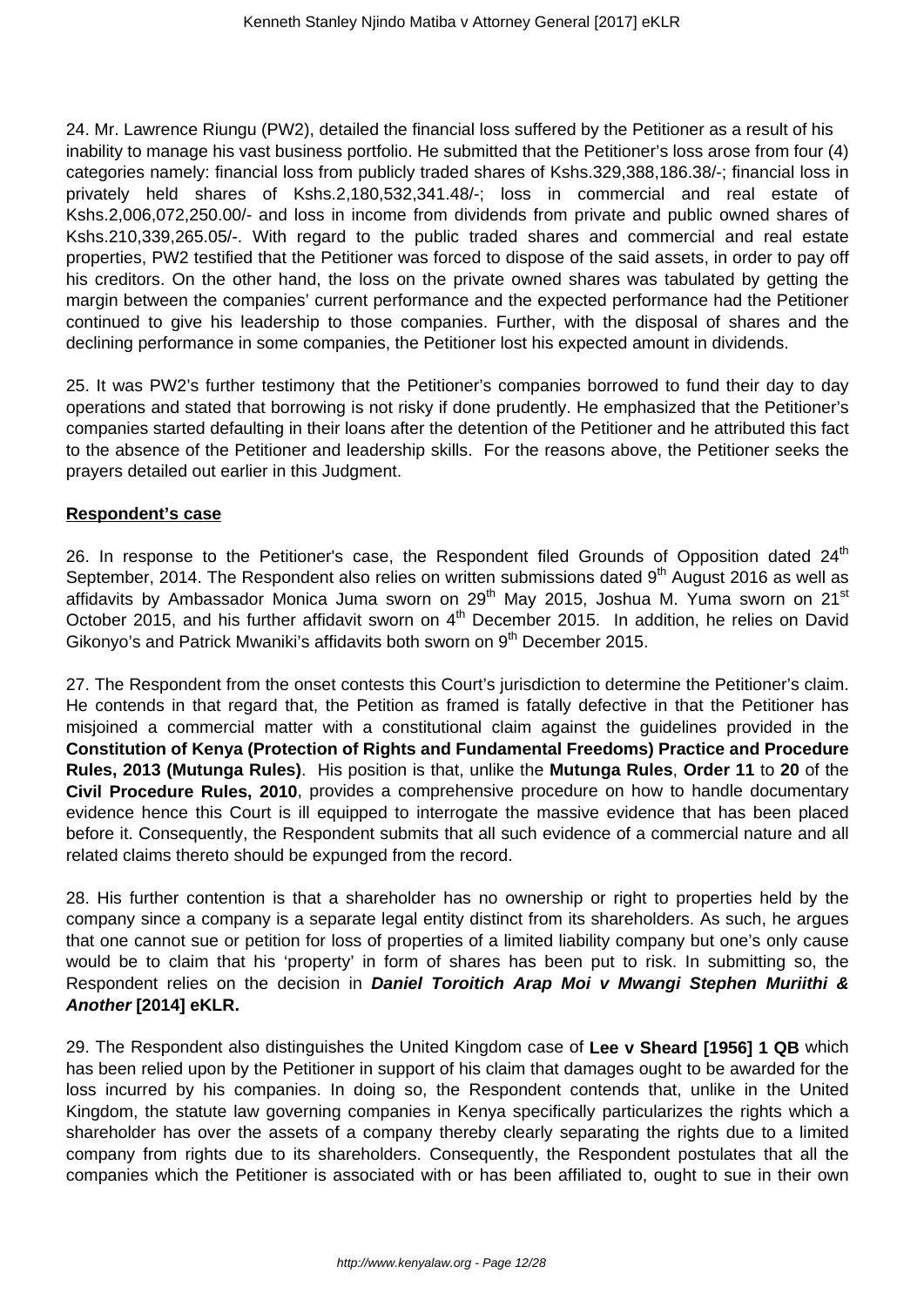names as they are separate legal entities with their own distinct rights. In advancing this argument, the Respondent further relies on the Court of Appeal decision in **Gitobu Imanyara & 2 Others v Attorney General Civil Appeal No. 98 of 2014; [2016] eKLR** which he claims has settled the law by holding that a shareholder of a company cannot bring an action for losses and damages suffered by the company.

30. As an alternative argument, the Respondent contends that any deterioration of the Petitioner's business portfolio cannot in any way be attributed to the Respondent and further, that the Petitioner was lawfully detained under the then existing legal regime governed by the repealed **Constitution** and the **Preservation of Public Security Act** as well as the **Public Security (Detained and Restricted Persons) Regulations**. Further, that he (the Respondent) has no knowledge of the allegations of torture, harassment, inhuman and degrading treatment and submits that there was no violation of the Petitioner's rights as enshrined in **Sections 70 (a)** and **(b), 72 (1), 74, 78(1), 79(1)** and **80(1)** of the repealed **Constitution** as alleged. In addition, he contends that the Petitioner was not ill-treated during detention and that he was accorded necessary and requisite medical care whenever he was in need of such care. Consequently, the Respondent affirms that the Petitioner's failing health cannot be attributed to any action or inaction on the part of the State and that the Petitioner's inability to manage his companies was not caused by the Respondent.

31. Further, and on the issue of the Petitioner's alleged poor health, the Respondent contends that the Petitioner emerged from detention as an able man who was in good health and indeed his doctors confirmed so. He even stood as a candidate for the office of presidency twice and in doing so, the Respondent submits that he ran his political campaigns with vigour just as he would have ran his businesses. That he was in a political party, 'Ford', which he was funding before funding his own party, 'Ford Asili', which he managed from his own funds. According to the Respondent therefore, the implication of running a political party and the Petitioner's political campaigns, must have consumed a lot of his financial fortune hence the subsequent dismal performance of the affected companies.

32. It is also the Respondent's case that the Petitioner had admitted that he had high blood pressure and dyspepsia since the 1960s and was a cigarette smoker before quitting in 1986 and that the Petitioner has been undergoing the normal process of aging and it is not possible to attribute his health problems to the detention solely.

33. In his further submissions, the Respondent opposes the Petitioner's argument that his companies' performance was negatively affected by his detention. In doing so, he relies on a tax status report on the Petitioner's business portfolio which comprises of the Petitioner's corporate and individual tax returns. He asserts that the said report indicates that several of his companies declared profits and positive turnovers in the period between 1985 and 1995 and therefore he questions why there was no interruption in the performance of the companies in the said period yet the Petitioner traces the genesis of his financial loss to the period between July 1990 and June 1991 when he was in detention.

34. In addition, the Respondent submits that since the Petitioner's businesses mainly dealt with tourism which has been a volatile sector of the Kenyan economy, many internal and external factors were likely to have affected the performance in that industry. He added that, Kenya's tourism industry has been impacted negatively by issues such as insecurity, economic performance, state of infrastructure, Kenya's competitiveness compared to other destinations and the governing legal framework. In his submissions, the Respondent relies on a Statistical Abstract from the years 1985-1995 to demonstrate the trends in tourism at that time which shows that the sector was not on a consistently rising trend and hence the Petitioner's businesses could have been genuinely affected negatively in their operations.

35. In addition to the above, the Respondent called witnesses whose evidence can be summarized as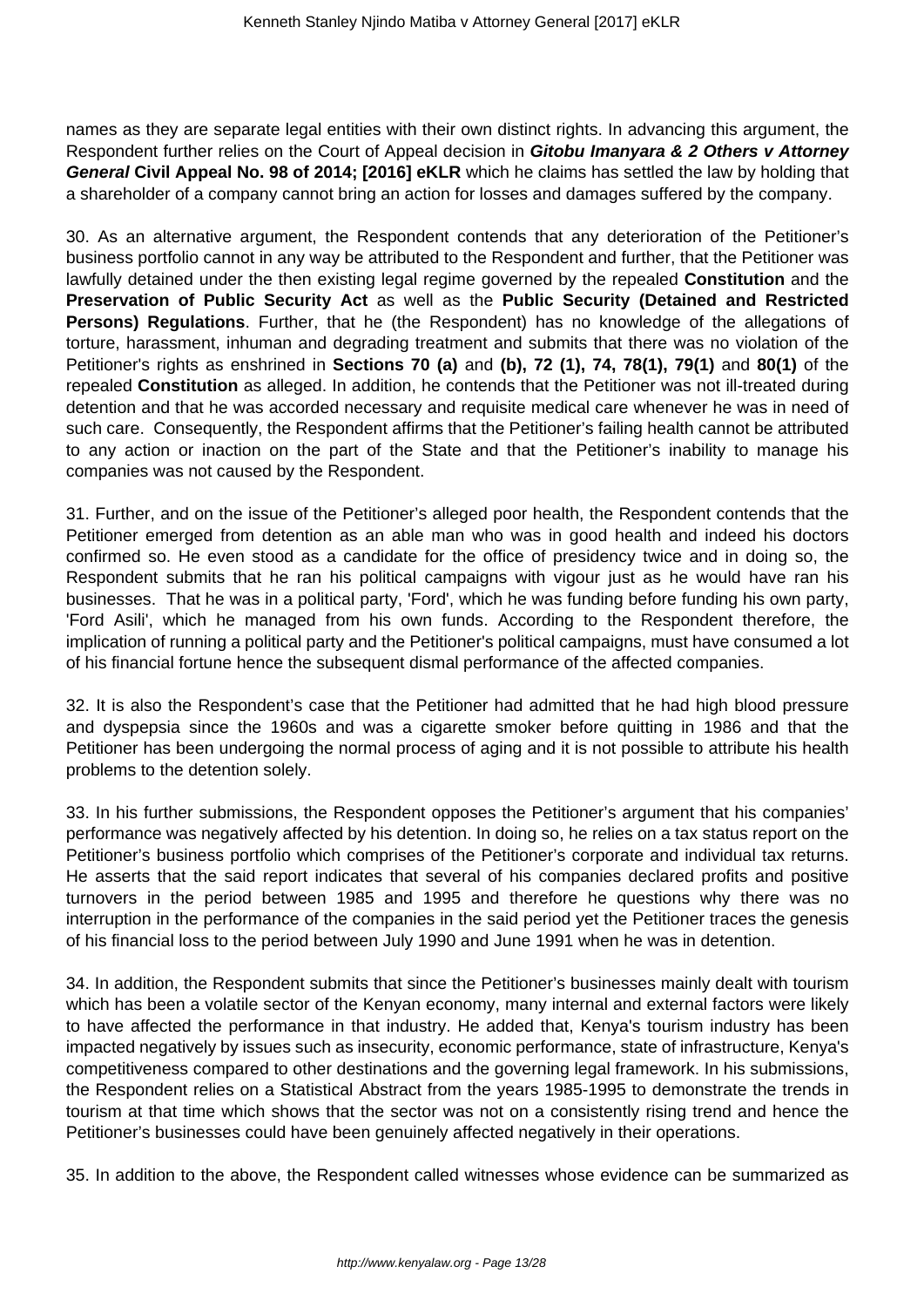#### herebelow.

36. In his testimony, Joshua Maweu Yuma (DW2), an Assistant Commissioner of Prisons testified that the Petitioner was not ill-treated during detention but rather, he was accorded the necessary and requisite medical care. He submitted that all prisoners are treated equally and most of them sleep on mattresses on the floor and are allowed visitation by family. In this regard, he submitted that the Petitioner was allowed visitation including exchange of letters with his family and further that the act of the Petitioner's sleeping on the floor was not an exclusive one but a general occurrence in prison.

37. Patrick Mwaniki (DW2), an economist and statistician, observed that the Petitioner had demonstrated that his business dealt mainly with tourism. It was his evidence in that regard that tourism industry has been a very volatile sector of the Kenyan economy which has been affected on many occasions by events within and outside the country. As a result therefore, he asserted that some businesses would as a matter of course incur losses.

38. The evidence by David Gikonyo (DW3), a supervisor at the Kenya Revenue Authority was to the effect that when a company files returns, it means that it is trading on a loss or profit basis. Further, when a company pays tax, it means that it is making a profit. In his analysis, for the period between 1985 and 1995, the companies associated with the Petitioner faithfully filed tax returns.

#### **Determination**

39. Flowing from the foregoing summary of the Parties' cases, the following issues arise for determination:

### a) **Whether this Court has jurisdiction to entertain the Petitioner's claim.**

## b) **Whether the Petitioner's fundamental rights and freedoms were infringed on account of his arrest and subsequent detention.**

## c) **Whether, as a result of the Petitioner's arrest and detention and his failing health, his business portfolio deteriorated and that the Respondent should thereby be held liable.**

### d) **What remedies should be issued, if at all"**

#### (a) **Whether this Court has jurisdiction to entertain the Petitioner's claim**

40. The Respondent disputes this Court's jurisdiction to entertain the Petition before me on the basis that it is largely premised on a commercial claim and no constitutional question arises for determination. That such a claim should be resolved at the Commercial and Admiralty Division of the High Court as opposed to the Constitutional and Human Rights Division. The Respondent also urges that, as much as the Petitioner's claim contains allegations of infringement of fundamental rights and freedoms, the Petitioner has misjoined a commercial claim on one hand with the alleged violations of rights on the other hand and urges that those two limbs are severable and should be determined separately.

41. It is also the Respondent's case that **Articles 22** and **23** of the **Constitution** and the **Mutunga Rules** do not envisage a situation where a commercial claim should be lodged alongside a claim for an individual's violation of rights. Furthermore, he urges the point that this Court is not equipped to entertain commercial claims as **Orders 11** to **20** of the **Civil Procedure Rules, 2010** provide comprehensive procedures for the handling of documentary evidence in contrast to the **Mutunga Rules**.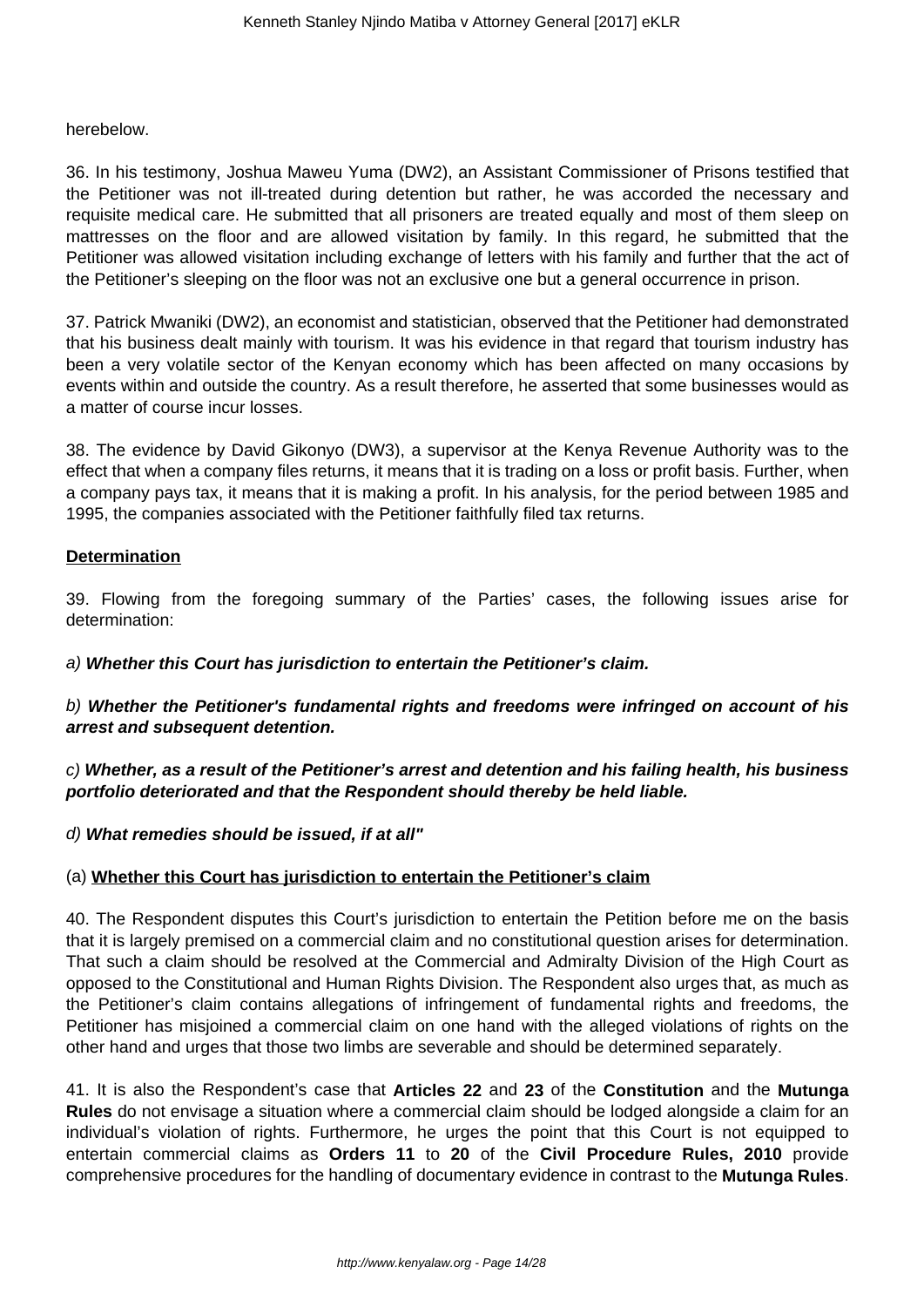Further, that the inclusion of any evidence of a commercial nature will greatly prejudice the Respondent and therefore, the Court should expunge the said evidence from the record.

42. The Petitioner on the other hand submits that this Court's jurisdiction has been properly invoked and that **Section 84(1)** of the repealed **Constitution**, on which this Petition is anchored, does not impose any limit on the nature of claim that a person can bring alleging violations of the provisions envisaged therein.

43. In that regard, the beginning to the determination of the jurisdiction question is **Section 84 (1)** of the repealed **Constitution** which provided as follows:

**"Subject to subsection (6), if a person alleges that any of the provisions of Section 70 to 83 (inclusive) has been, is being or is likely to be contravened in relation to him (or) in the case of a person who is detained, if another person alleges a contravention in relation to the detained person), then, without prejudice to any other action with respect to the same matter which is lawfully available, that person (or that other person) may apply to the High Court for redress."**

44. The scope of **Section 84(1**) was explained in the case of **John Kipng'eno Koech & 2 Others v Nakuru County Assembly & 5 Others, Petition 23 of 2013** as consolidated with **Petition No. 25 of 2013 [2013] eKLR** wherein Emukule J pronounced himself as follows:

**"7.02 The case of ANARITA KARIMI NJERU [1979] KLR 154 settled this proposition that where a person is alleging a contravention or threat of contravention of a constitutional right, he must set out the right infringed and the particulars of such infringement or threat.**

**However as recent decisions have shown, that the case of Annarita Karimi Njeru though laying an important principle must be seen in the context of Section 84(1) of the Constitution of Kenya (1969 – Consolidated) and now repealed). That section provided –**

**"84(1) Subject to subsection (6), if a person alleges that any of the provisions of Section 70 to 83 (inclusive) has been, is being or is likely to be contravened in relation to him (or) in the case of a person who is detained, if another person alleges a contravention in relation to the detained person), then, without prejudice to any other action with respect to the same matter which is lawfully available, that person (or that other person) may apply to the High Court for redress."**

**Locus standi under Section 84(1) was established in two respects. Firstly, if the contravention related to the Petitioner personally, and Secondly, if the contravention related to a detained person. Those were the only instances where locus standi was conferred upon an individual, under the said Section 84(1) of the repealed Constitution. That is the extent in my humble view of the authority of ANARITA KARIMI NJERU."**

45. I agree with the learned Judge and it is not in doubt that this Petition stems from perceived breaches and infringements of **Sections 70(a) & (b), 72(1), 74 (1), 78 (1), 79 (1), 80(1)** and **81 (1)** of the repealed **Constitution** directly as against his person and as against his business enterprises by fact of the said violations against him. **Section 84(2)** of the repealed **Constitution** also recognized that the Court may give appropriate redress including an order for compensation where a party successfully proves that their rights have been infringed. From the materials that have been placed before me I am certain that I will be able to determine the appropriate redress to issue should the Petitioner's claim succeed. It is therefore irrelevant at this stage whether the materials possess the characteristic of a commercial nature as long as the claim before the Court seeks to protect or enforce the Bill of Rights.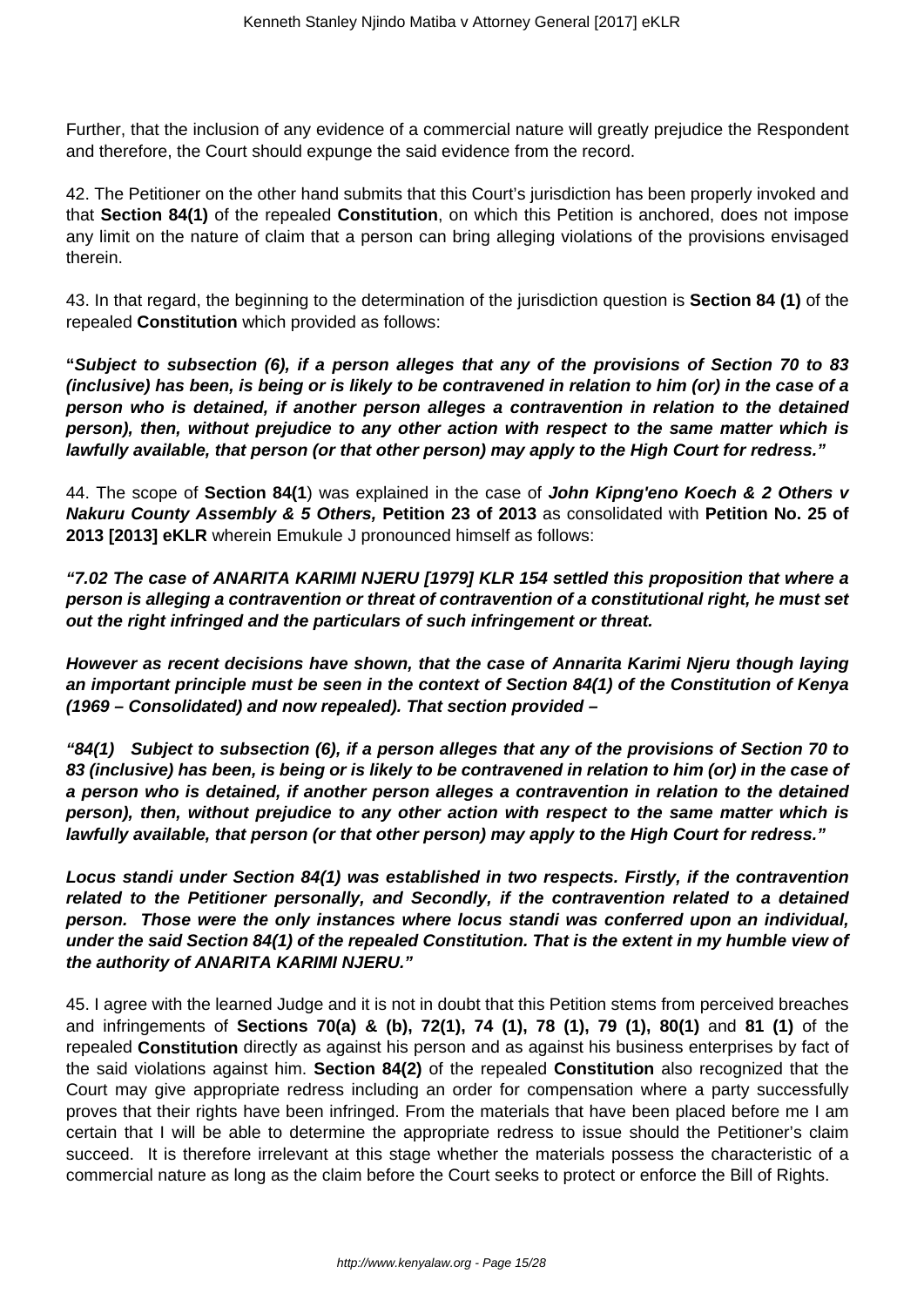46. In addition to the above, it is not in doubt that the Petitioner has the duty in law to prove all his allegations to the required standard with such evidence as is admissible. If the evidence falls short of the legal threshold, his claims will fail.

47. In conclusion, on this issue, it is my finding that the Petition is properly before me and this Court has the jurisdiction to determine it on the merits.

## (b). **Whether the Petitioner's fundamental rights and freedoms were infringed on account of his arrest and subsequent detention.**

48. The Petitioner alleges that his fundamental rights and freedoms guaranteed under **Sections 70(a)** & **(b), 72(1), 74 (1), 78 (1), 79 (1), 80(1)** and **81 (1)** of the repealed **Constitution** were violated by the Government of Kenya by his arrest and detention, which he claims to have been unlawful. He also alleges that he suffered inhuman and degrading treatment while in detention. The Respondent on his part urges that the Petitioner's arrest and detention was lawful and in accordance with **Section 85** of the repealed **Constitution** as well as the **Preservation of Public Security Act** and the **Public Security (Detained and Restricted Persons) Regulations**.

49. In the above regard, it is not in dispute that the Petitioner was arrested on  $4<sup>th</sup>$  July, 1990 and thereafter detained on the same day until release on  $4<sup>th</sup>$  June, 1991. The Petitioner claims in that context that he was arrested because of his persistence in calling for the repeal of **Section** of **2A** of the repealed **Constitution** which action would have in essence introduced a multi-party democracy. He contends that as a result of his firm political stand, he and his family were harassed by the Government and that prior to his arrest, he was under constant police surveillance until he was eventually arrested on the evening of 4<sup>th</sup> July 1990 and later served with a detention order on or about 10.00pm.

50. I note in the above context that the detention order aforesaid was issued pursuant to the **Preservation of Public Security Act, Cap 57** and the **Public Security (Detained and Restricted Persons) Regulations** (repealed) and was signed by the then Minister of State in the Office of the President, Mr. Jackson Angaine. The said Order was supplied to this Court by the Respondent as an annexure marked JY2 in the Replying Affidavit of Joshua M. Yuma dated 4<sup>th</sup> December 2015. The detention order was to the effect that the Petitioner had been involved in subversive and illegal activities aimed at overthrowing the Government of Kenya. The Petitioner was also said to have been promoting the holding of an unlawful and illegal public meeting that was to take place at Kamukunji Grounds, Nairobi, on  $7<sup>th</sup>$  July, 1990 where violence and anti-government activities would have resulted. The Petitioner was also said to have aligned himself to foreign elements with the purpose of discrediting and maligning the Government of Kenya. According to the Order, the Petitioner's detention was therefore necessitated by the said allegations of his involvement in anti-government activities and it was in the interest of public security to detain him. In particular, the relevant parts of the detention order read:

**"…You have been involved in subversive activities aimed at undermining and overthrowing the Government of Kenya…You have associated yourself and promoted the aims and objectives of illegal and subversive body under the name and style of MWAKENYA…Pursuant to the said aims and objectives you have involved yourself in organizing and promoting an unlawful and illegal public meeting at KAMUKUNJI GROUNDS, Nairobi on 7th July, 1990 whereat violence and other anti-government activities would result. ....You have further, organized and recruited touts, matatu operators and musicians to record, produce and distributes editions of subversive matter in the form of musical cassettes whose contents are calculated to incite and promote discontent, disaffection, ill-will and hostility among the people of Kenya"**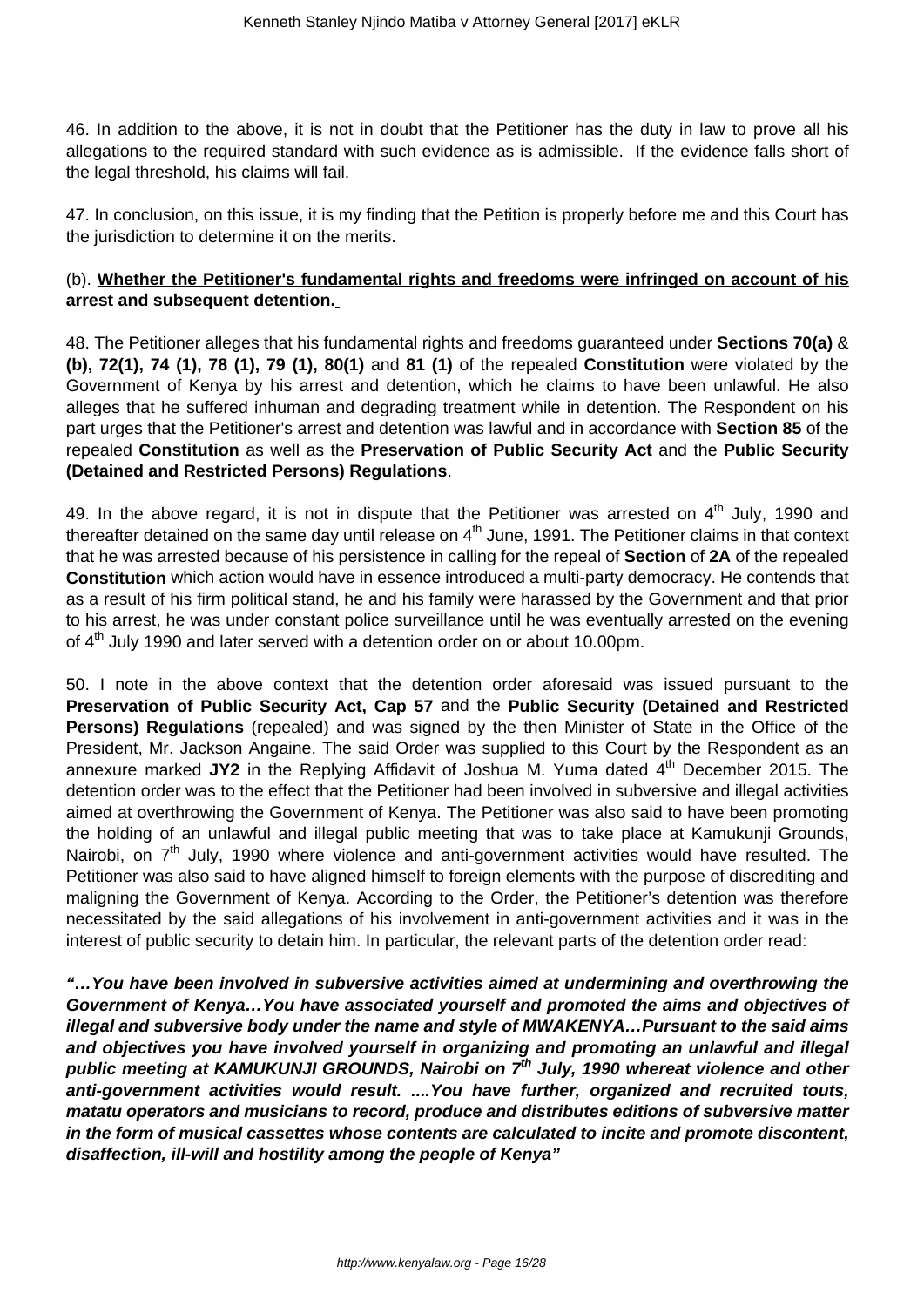51. On his part, the Petitioner contends that the detention order was false as he was not part of any illegal movement neither was he involved in any illegal activities. He further states that he cancelled the planned public rally that was to take place at Kamukunji grounds after the Government had denied him a license and hence the accusations levelled against him were false and malicious. It is on that basis that he claims that his arrest and subsequent detention were contrary to various pertinent provisions of the repealed **Constitution** namely; **Sections 70(a) & (b), 72(1), 78(1), 79(1)** and **80(1)**. For clarity, the said Sections provided thus:

## **Section 70.**

**Whereas every person in Kenya is entitled to the fundamental rights and freedoms of the individual, that is to say, the right, whatever his race, tribe, place of origin or residence or other local connexion, political opinions, colour, creed or sex, but subject to respect for the rights and freedoms of others and for the public interest, to each and all of the following, namely"**

**(a) Life, liberty, security of the person and the protection of the law.**

**(b) Freedom of conscience, of expression and assembly and association.**

### **Section 72.**

**(1) No person shall be deprived of his personal liberty save as may be authorized by law in any of the following circumstances…**

#### **Section 78.**

**(1) Except with his own consent, no person shall be hindered in the enjoyment of his freedom of conscience, and for the purposes of this section that freedom includes freedom of thought and of religion, freedom to change his religion or belief, and freedom, either alone or in community with others, and both in public and in private, to manifest and propagate his religion or belief in worship, teaching, practice and observance.** 

#### **Section 79.**

**(1) Except with his own consent, no person shall be hindered in the enjoyment of his freedom of expression, that is to say, freedom to hold opinions without interference, freedom to receive ideas and information without interference (whether the communication be to the public generally or to any person or class of persons) and freedom from interference with his correspondences.** 

#### **Section 80.**

**(1) Except with his own consent, no person shall be hindered in the enjoyment of his freedom of assembly and association, that is to say, his right to assemble freely and associate with other persons and in particular to form or belong to trade unions or other associations for the protection of his interests.**

52. The above provisions speak for themselves and in addition, the Petitioner has also invoked **Section 81(1)** of the repealed **Constitution** which protected and granted freedom of movement to all persons. However, **Section 81(2)** gives circumstances under which that freedom of movement may be limited.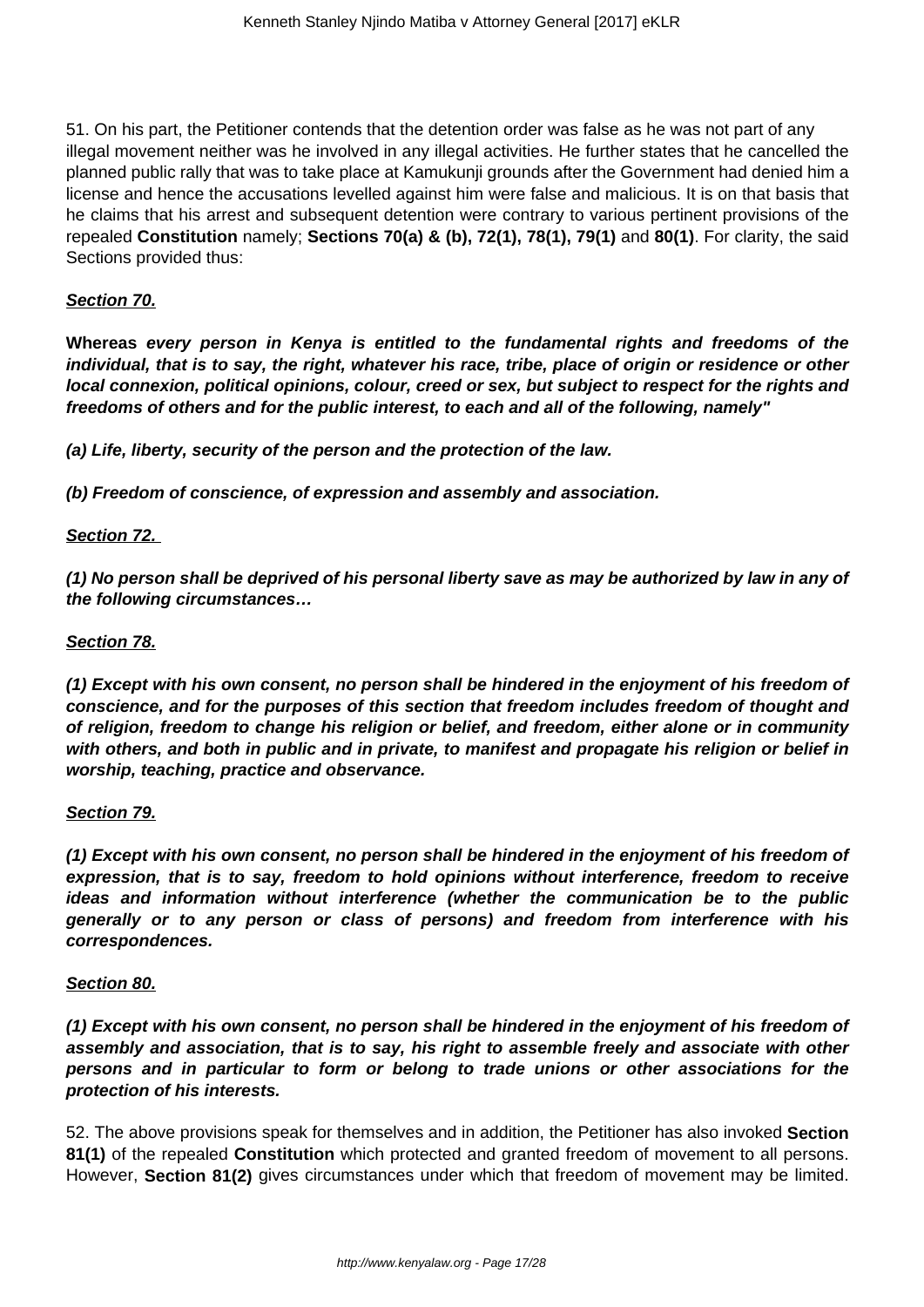For clarity, that Section provided:

# **"Any restriction on a person's freedom of movement that is involved in his lawful detention shall not be held to be inconsistent with or in contravention of this section." [Emphasis added]**

53. It was the law then, as I understand, it that the right and freedom of movement as well as the right to personal liberty under **Section 72** above are not absolute and would have been limited in circumstances such as when a person is held in lawful detention. Indeed, the Respondent has correctly argued that detention without trial was sanctioned under the repealed **Constitution** as was the holding in the Court of Appeal's decision in the case of **Koigi Wamwere v Attorney General, Nairobi Civil Appeal No. 86 of 2013; [2015] eKLR**. In that case, the Petitioner was detained under the then existing legal regime and by virtue of the said detention, some of his rights and freedoms such as liberty and freedom of movement were automatically limited, a fact the Court of Appeal found to be lawful. I take the same view.

54. The Petitioner also questions the legality of his arrest and submits that it was unjustified, since according to him, the sole reason for his arrest was due to the firm political stand that he had taken, which was a mere exercise of his freedom of expression, assembly and association as well as his freedom of conscience which were guaranteed under the repealed **Constitution.** The Respondent on his part urges that the arrest and subsequent detention were justified in the interest of preservation of public security. In addressing that issue, it is difficult for the Court, to try and deduce the true motive of the arrest without engaging in speculation and I shall therefore be guided by the law and the materials that have been placed before me in doing so. I also note that the detention order, partly quoted earlier in this judgment, particularizes the official reasons that necessitated the arrest of the Petitioner. Whereas the Petitioner has denied those accusations and states that they are false and malicious, I note that **Regulation 6(1)** of the **Public Security (Detained and Restricted Persons) Regulations, 1978,** gave the relevant Minister power to order the detention of a person, if the Minister wass satisfied that such action is in the interest of preservation of public security. It is in the exercise of those powers, that the impugned detention order was issued.

55. In particular, **Regulation 6** provided:

**"(1) If the Minister is satisfied that it is necessary for the preservation of public security to exercise control, beyond that afforded by a restriction order, over any person, he may order that that person shall be detained.**

2. **Where a detention order has been made in respect of any person, that person shall be detained in a place of detention in accordance with these Regulations, for as long as the detention order is in force, and, while so detained, shall be deemed to be in lawful custody.**

### 3. **The Minister may at any time revoke a detention order."**

56. Until its repeal by Parliament the preservation of **Public Security Act** and its regulations was the operative as regards the detention of a person. I cannot by this Judgment declare it to be unlawful because I have not been asked to do so. The **Koigi Wamwere** decision also settled that question.

57. I chose to address the question of the Petitioner's detention order in substanso because a lot was made of it in submissions. In addition, under **Section 72** of the repealed **Constitution**, a person was to be held in police custody for at least 24 hours for a misdemeanour and for 14 days for a capital offence before being taken to Court. The Petitioner was held for one night before the detention order was issued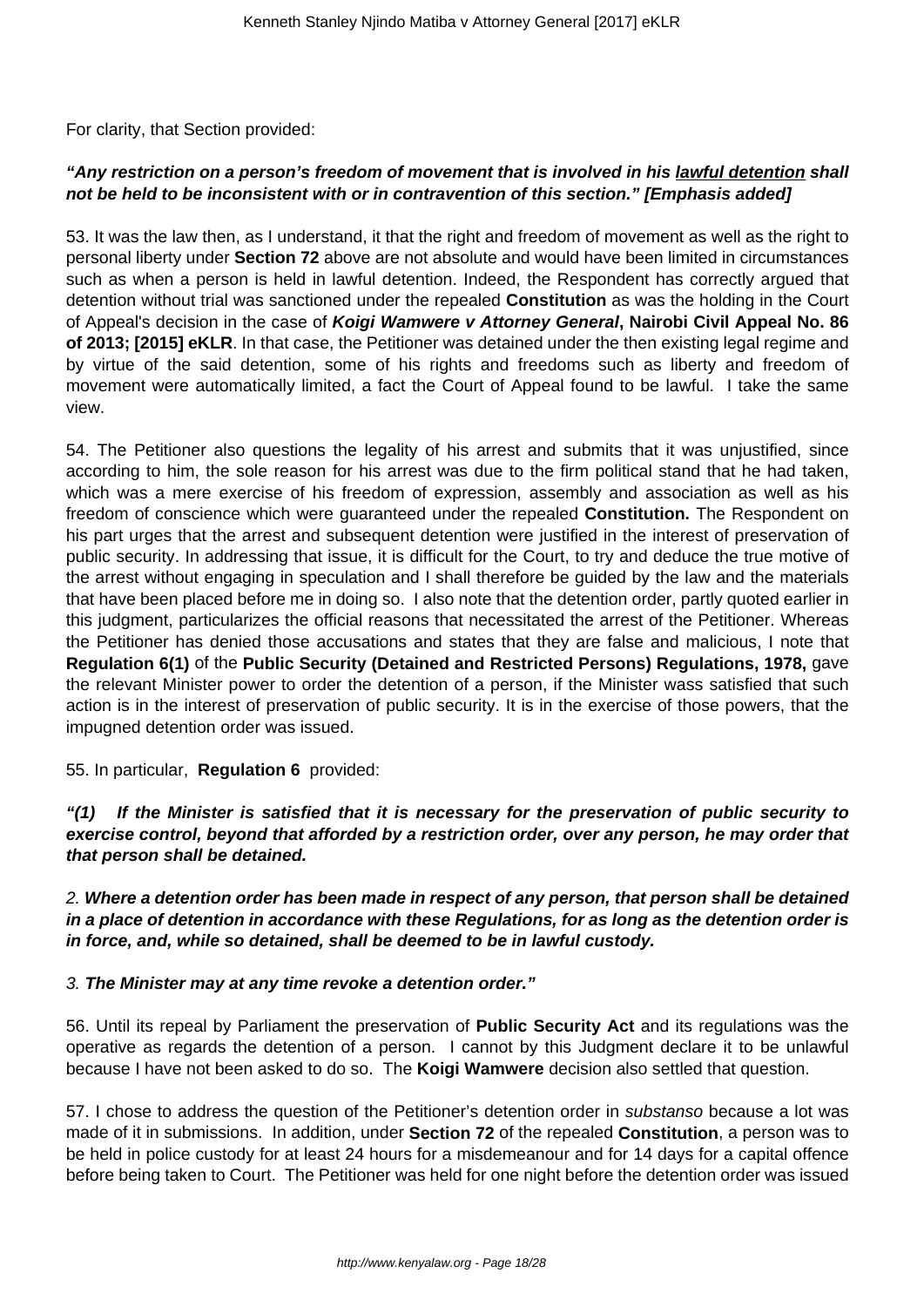and so I do not see how his rights under that Section were violated.

58. Once the right to personal liberty was not infringed and once I have found that the existing law on detention was properly applied, the limitations to the freedoms in **Sections 70, 78, 79** and **80** of the repealed **Constitution** can only be held to be justifiable in the circumstances. I will however determine the claim of violation of the right not to be subjected to torture, inhuman and degrading treatment separately and in extenso for reasons to be seen herebelow.

#### Determining the merits of the Petitioner's allegations of torture, inhuman and degrading treatment.

59. The Petitioner has painstakingly led the Court through how he was allegedly subjected to torture, inhuman and degrading treatment while in detention. In particular, the Petitioner claims that upon his arrest and detention, he was forced to sleep on a bare concrete floor for long periods of time before finally being provided with a mattress. It is his contention that as a result of the poor sleeping conditions, he was subjected to great physical and psychological pain, humiliation, discomfort and hardship especially during the cold seasons.

60. He also claims that immediately upon his arrest, he was locked up for several hours in a cell that was strewn with human waste and this affected his dignity and psychological well-being. Further, the Petitioner states that he was provided with an inadequate diet which was nutritionally unsuitable for his state of health and that he was not allowed visitation from family but was only taken every six weeks to Wilson Airport so that he could meet his family. He argues that the said acts were against the law which provided that a detainee was allowed to be visited only at his place of detention and further, that those visits were eventually stopped altogether and did not resume until he was hospitalized.

61. Furthermore, he claims to have been denied amenities such as newspapers, books, radio or television and was allowed very limited correspondences with his family, which were in any event strictly censored. He was also kept alone in his cell and was not allowed to talk to anybody including prison warders and submits that all those deprivations were meant to cause him psychological torture and mental anguish. In a nutshell, the Petitioner's contention is that the conditions under which he was detained constituted torture, inhuman and degrading treatment and violated his fundamental right conferred by **Section 74** of the repealed **Constitution**.

62. The said **Section 74 (1)** of the repealed **Constitution** provided as follows:

## **"No person shall be subject to torture or to inhuman or degrading punishment or other treatment."**

**Section 74(1)** therefore prohibited any form of torture or inhuman treatment against all persons, without any qualifications.

63. In response to the alleged violations, the Respondent's position is that the Petitioner's experience while in detention did not amount to cruel and inhuman as he was subjected to the same treatment as other prisoners. He submits further that, sleeping on the floor was standard for all detained persons and each detainee was in any event provided with a mattress and two blankets. In support of his contention, the Respondent relies on the case of **Koigi Wamwere v Republic, H.C Petition No. 737 of 2009; [2012]eKLR** wherein the High Court pronounced itself as follows:

**"…I must, regretfully, find that there were no acts of torture as recognised in law committed against the petitioner during his detention in prison. What the petitioner was subjected to was**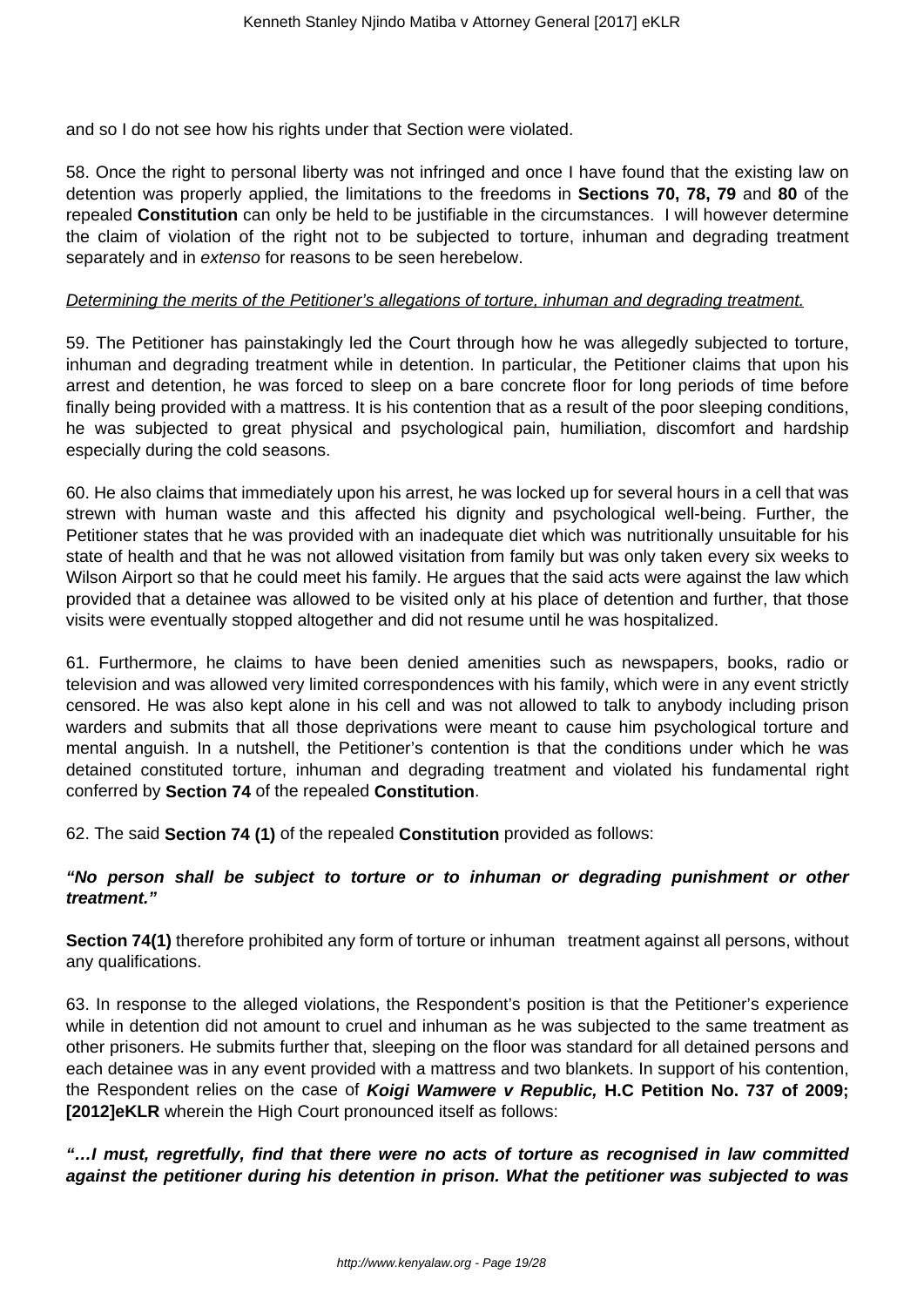**the same deplorable conditions to which other prisoners in Kenya are subjected to. The poor diet, lack of adequate medical and sanitation facilities, lack of an adequate diet, have been hallmarks of prison conditions in Kenya. The discriminatory dietary regulations that the petitioner refers to, if they were indeed in force as the petitioner avers, are doubtless a carry-over from the discriminatory colonial regulations which independent Kenya inherited and has not seen fit to question and change."** 

64. The above findings by Mumbi Ngugi J were upheld by the Court of Appeal while they are expressive of the finding of this Court in previous cases and whereas I recognize that the act of detaining a person necessarily limits some of privileges and 'rights', which a free person would as a matter of course enjoy, the conditions within which the confinement occurs should not be so gross as to remove any 'human' element from them. I harbor no doubts whatsoever that **Section 74(1)** of the repealed **Constitution** was intended to protect all persons, and principally those that are in custody who are particularly vulnerable and are therefore mostly in need of such protection. That notwithstanding, I respectfully agree with the sentiments of the learned Judge in the **Koigi Wamwere case** (Supra) wherein she proclaimed that, not every prison condition amounts to torture and inhuman treatment more so where that same treatment is meted equally on other prisoners. However, in the present case, there is peculiarity in the way in which the Petitioner was treated at the time of his detention. For example, uncontroverted evidence on record suggests that the Petitioner was for a period of over five months held in solitary confinement and was also at some point, held in a block next to where condemned prisoners resided and which prisoners screamed and shouted at each other from dusk to dawn. Such conditions would in no doubt inflict deep psychological wounds at the heart of any ordinary human being. Indeed the Respondent admits that when the Petitioner complained of his confinement, he was moved away from his cell which was next to the block where condemned prisoners stayed. This is an admission on the part of the Respondent that indeed, the Petitioner was at some point held near such condemned prisoners and subjected to continuous high level of noise all day long.

65. Having so held, the European Court of Human Rights has defined torture and inhuman treatment in the case of **Greek Case 1969 Y.B. Eur. Conv. on H.R. 186 (Eur. Comm'n on H.R** in the following terms:

**"The notion of inhuman treatment covers at least such treatment as deliberately causes suffering, mental or physical, which, in the particular situation is unjustifiable. The word "torture" is often used to describe inhuman treatment, which has a purpose, such as the obtaining of information or confessions, or the infliction of punishment, and it is generally an aggravated form of inhuman treatment. Treatment or punishment of an individual may be said to be de-grading if it grossly humiliates him before others, or drives him to an act against his will or conscience."**

66. Visram J (as he then was) in the case of **Samwel Rukenya Mburu vs Castle Breweries, Nairobi HCC 1119 of 2003**, expounded on what amounts to torture, cruel and degrading treatment. He stated thus:

## **"Prohibition against torture, cruel or inhuman and degrading treatment implies that an "action is barbarous, brutal or cruel" while degrading punishment is "that which brings a person dishonour or contempt"**

67. I stand guided by these pronouncements and see no reason to deviate from them and for the above reasons, I find that indeed the Petitioner was, to the extent already discussed above, subjected to torture, cruel and inhuman treatment which affected his physical, mental and psychological well-being.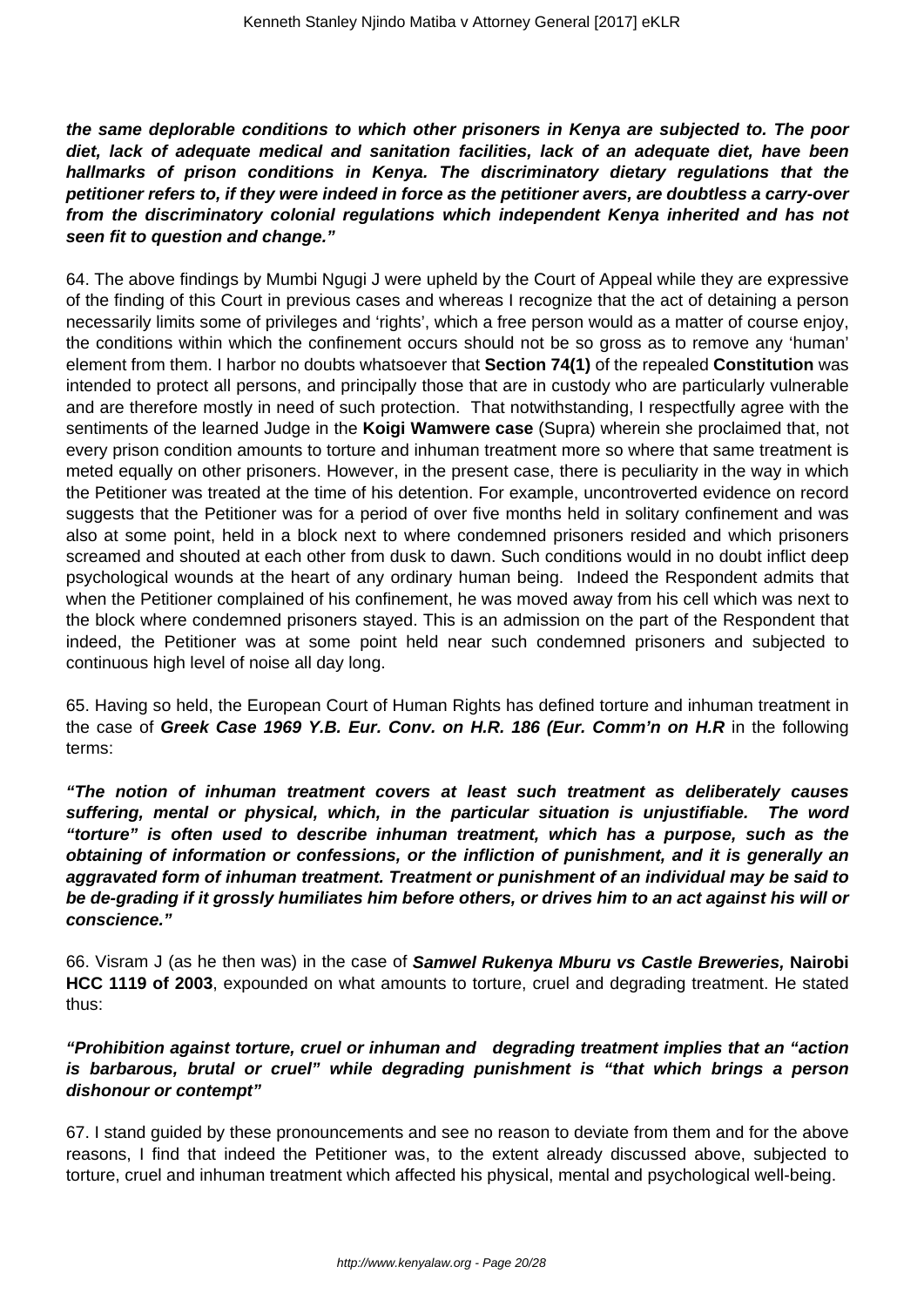68. I should particularly repeat that the evidence on record shows that the Petitioner suffered from mild high blood pressure prior to his detention. According to him, it was easy to manage and control that condition through regular exercise and proper diet. The Petitioner submits that owing to the poor conditions and mistreatment to which he was subjected to during detention, his condition worsened and on 26<sup>th</sup> May, 1991, he started experiencing symptoms of severe illness yet the prison authorities denied him to his doctor or even give him the medicine that had been prescribed by his doctor. The Petitioner submits that instead, he was given sub-standard treatment by the prison doctor.

69. Further, according to the Petitioner, it was only ten days later, when his illness had by then escalated that he was taken to the hospital on  $2^{nd}$  June, 1991 and it was at that point that it transpired that he had suffered a severe illness which led to a stroke.

70. The Petitioner also believes that the prison authorities administered poison to his food thus aggravating his condition. I must however state that the allegations of food poisoning were not sufficiently proved by the Petitioner and add no value in the determination of the case. In summary, the Petitioner particularizes the following factors as what triggered the severity of his illness and hence the stroke:

a. Denial of access to his doctor or the refusal to allow the medicine administered by his doctor to be administered to him;

b. Poor medical attention by the prison doctor; and

71. As a result of that stroke, it is claimed that the Petitioner suffered permanent brain damage which has left him paralysed on one side, has epileptic seizures and loss of the ability to read and write. It is submitted further that he lost all those functions within one month after the detention and that despite prolonged treatment, his condition worsened with time and continues to deteriorate.

72. It is furthermore submitted that whereas the Petitioner was a very active and outgoing person, who participated in sporting activities and engaged in other rigorous activities, he is now only a shell of his former self of relevance however is whether the Respondent omitted to take key steps to guard against deterioration of the Petitioner's health especially because the Petitioner had a pre-existing condition which if not properly treated would have resulted in fatal consequences. The evidence on record suggests that when the Petitioner begun to exhibit signs of illness, a prison doctor was allowed to visit him and administer medication. According to the Respondents, the Petitioner's doctor was allowed to collaborate with the prison doctor on what medication was to be administered. I however note that the medical notes attached as evidence show scanty collaboration, if at all. Even without full proof of collaboration, the evidence before me indicates that at the very least, the prison doctor was hardly availed to check on the Petitioner's health.

73. The critical question for determination therefore is whether by the acts or inactions of the Respondent, the Petitioner's illness was aggravated to the extent that it was impossible to reverse any consequent damage" I note from the materials placed before me that the prison doctor recommended on  $27<sup>th</sup>$  May, 1991 that a CT scan should have been immediately done on the Petitioner to establish the cause of his then deteriorating health. It seems that, the said scan was not done until  $2^{nd}$  June, 1991, where it was revealed that the Petitioner had bleeding of the brain. From the evidence of Dr. Gikonyo, which stands undisputed, it is clear that high blood pressure if not properly controlled could lead to a stroke and subsequent brain damage. Further, the record indicates that there was no blood pressure readings which were done on the Petitioner between late April 1991 and May 1991 and it seems that, his condition worsened by  $2^{nd}$  June, 1991 when he was finally taken to the hospital. However, despite the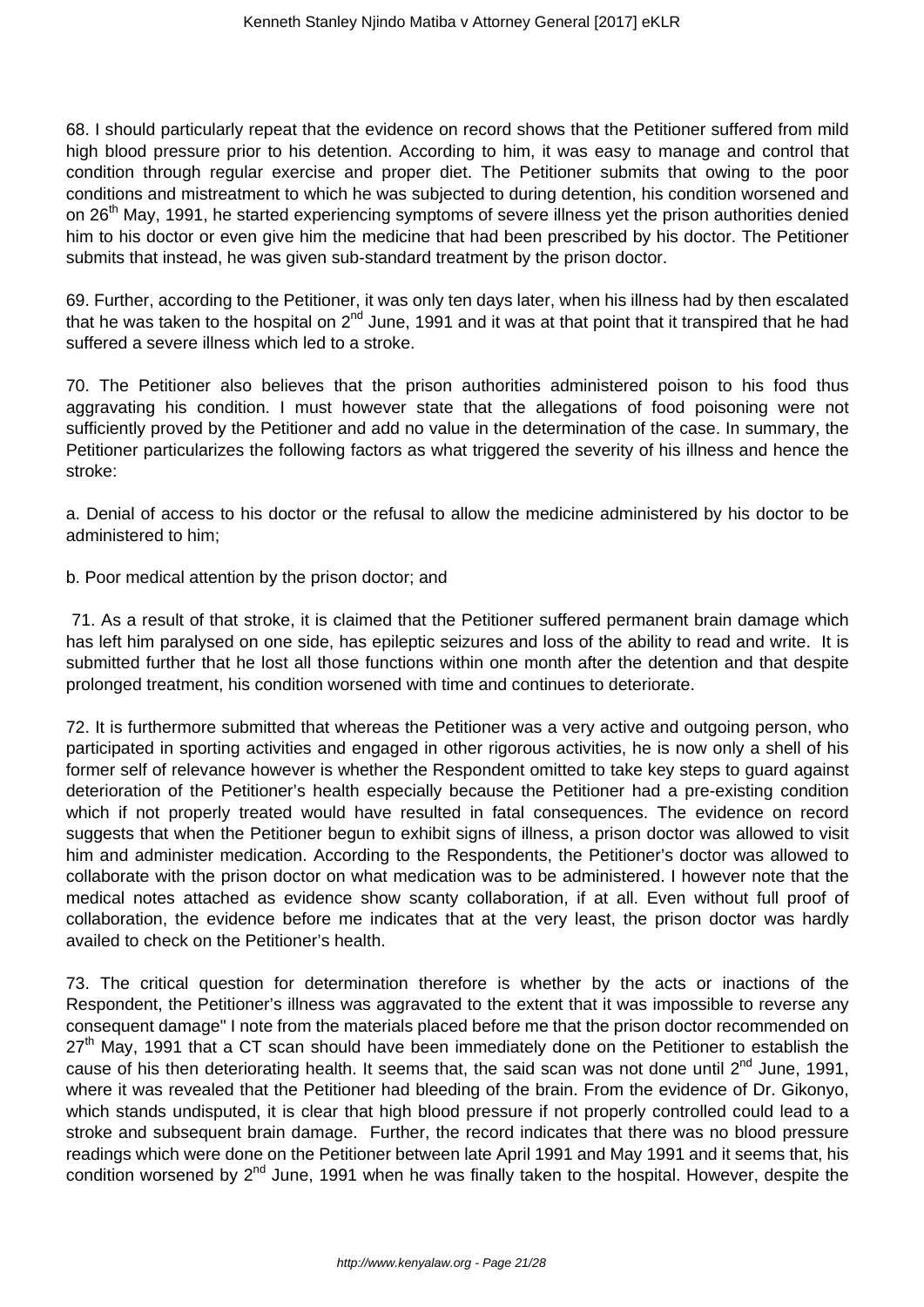dire revelations of the CT scan, the Petitioner was ferried back to prison and when his condition tremendously worsened, he was taken back to the hospital for admission and it is only then that it was discovered that the Petitioner had suffered a severe stroke.

74. Undoubtedly, the occurrence of those unfortunate series of events with regard to the Petitioner's health, contributed to the gravity of his illness because firstly, the Petitioner's blood pressure readings were not regularly recorded as should have been the case. This is more so where the Respondent, through its representative, was well aware of the Petitioner's pre-existing medical condition. Secondly, the Respondent failed to timely yield to the advice of the prison doctor by promptly ensuring that a CT scan was done on the Petitioner. Lastly, even when the CT scan was finally done and a diagnosis issued, the Respondent still failed to promptly act on the medical advice given by allowing the Petitioner to commence emergency treatment in a bid to revive his health. All those acts of the Respondent taken cumulatively inescapably leads to the conclusion that the Respondent's sole intent was to cause the Petitioner mental, psychological and physical agony. Certainly, the Petitioner was at that time at the blink of death and that alone is torturous enough. I therefore hold that, to the extent that the Petitioner was deliberately denied proper medical attention, his right not to be subjected to torture, cruel and inhuman treatment was violated.

## **(c) Whether, as a result of the Petitioner's arrest, detention and failing health, his business portfolio deteriorated and that the Respondent should be held liable thereto**

75. It was the Petitioner's case that prior to his detention, he had a business enterprise involving several private companies most of which were related. In that context, he had a fifty per cent (50%) stake in Alliance Nominee Limited, Alliance Investments Limited, Alliance Developments Limited, Alliance Hotels Limited, Hillcrest School Limited and NaroMoru River Lodge Limited. In Hillcrest Secondary School, Kenya Nurseries Limited and Orchids Kenya Limited, he had a twenty-nine (29), ninety-six (96) and sixtyeight (68) per cent stakes, respectively.

76. Further, the Petitioner had shares in public traded companies, shares in private companies and commercial real estate. With regard to shares in publicly traded companies, the Petitioner held 2,561,481 shares in Carbacid Investment Ltd, 92,688 in CMC Holdings Ltd, 278,652 shares in East African Breweries Ltd and 7,500 shares in East African Portland Cement Ltd. According to the Petitioner, he sold off all his shares in Carbacid Investments and East African Portland Cement and he also sold off most of his shares in East African Breweries Limited and CMC Holdings Limited. He submits that the purpose of the sale was to offset the accumulating liabilities in his businesses and states that even after his attempt to salvage the affected businesses, they were still put into receivership and sold off by his creditors. Consequently, he seeks damages for the said loss.

77. In order to effectively address this novel issue, I need to first determine whether the Petitioner can claim for the financial loss allegedly suffered in the context of the present Petition. In doing so, I will be answering the question whether a shareholder can claim for loss suffered by a company upon his detention and its effects and if the answer is in the affirmative, in what circumstances and to what extent"

78. At the outset therefore, I need to determine whether indeed it is possible to attribute the loss suffered by the Petitioner's companies to his poor health caused by his detention and which presumably affected his ability to effectively run the businesses. Closely related is the question whether a shareholder can claim on behalf the Company the loss suffered by it as a result of actions of the State leading to inability of the founder of a company to give it guidance and leadership.

79. The Respondent in the above regard takes the position that a company is a separate legal entity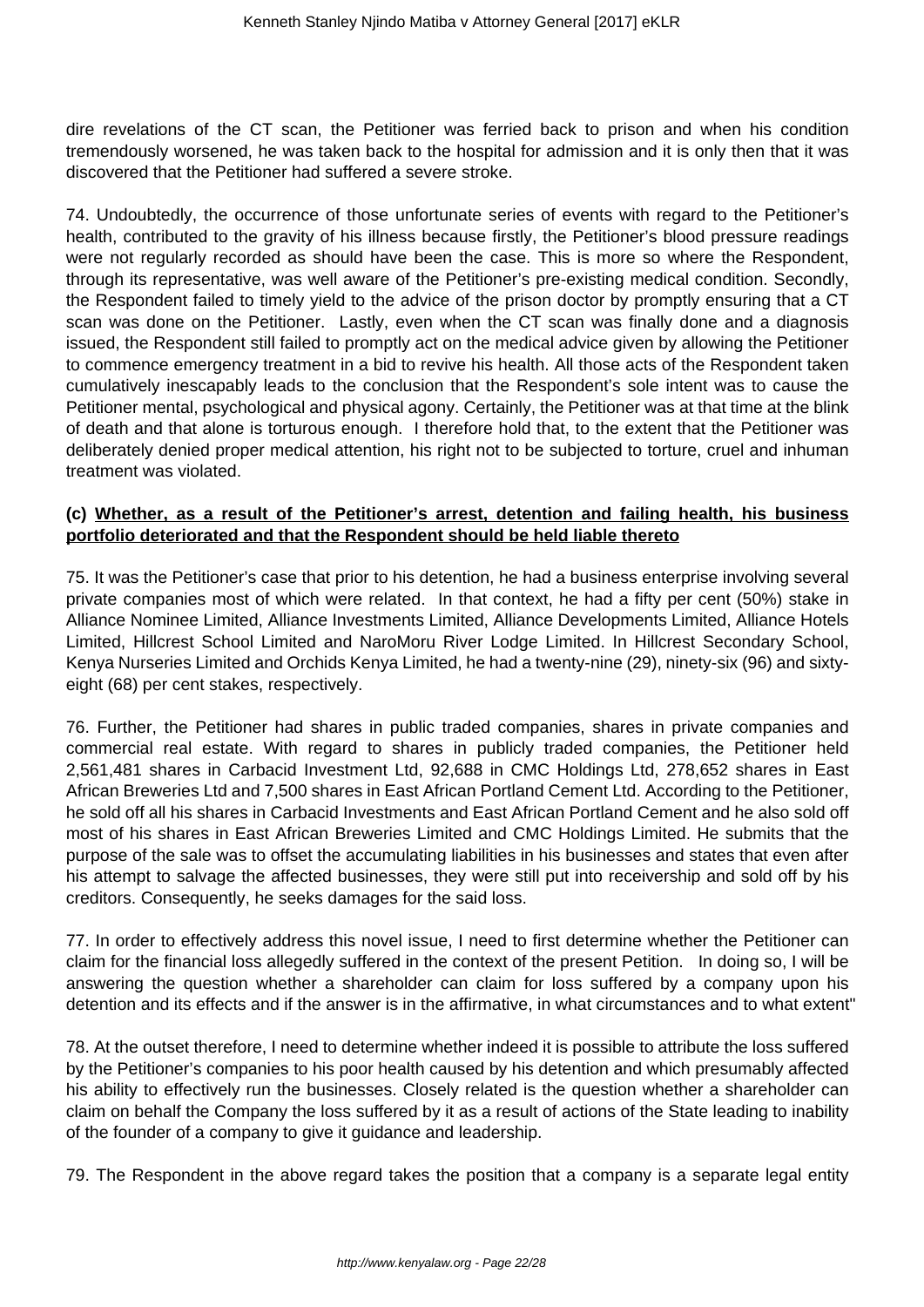from the shareholders and hence ought to sue in its own name. In support of his claim, he relies on the case of **Gitobu Imanyara & 2 Others v Attorney General Civil Appeal No. 98 of 2014; [2016] eKLR** in which the Court of Appeal addressed its mind on the appropriate damages to award for losses suffered by the Appellants' companies as a result of attacks by agents of the State on their business premises leading to loss and destruction of properties. The Court thus held:

**"From the above findings, we have no hesitation but to agree with submissions by Mr. Onyiso and we reiterate that it is settled law that a company is a separate legal entity from its owners and has a right to sue and be sued as a separate and distinct personality. It is a principle enunciated in the age old case of Salomon (supra), the law does not allow the shareholder of a company to bring an action for losses and damages suffered by the company. The proper plaintiff in an action arising out of losses and damages suffered by the company is the company itself.**

**In this case, and as rightly put by the learned Judge, the Nairobi Law Monthly Magazine associated with the 1st appellant, the Finance Magazine associated with the 2nd appellant and both the Beyond Magazine and People Magazine associated with the 3rd appellant are separate legal entities capable of bringing a law suit for the losses alleged to have been suffered. For the same reasons, the 1st appellant has no legal capacity to claim for losses or damages allegedly suffered by the National Bank of Kenya, Deposit Protection Fund and National Council of Churches who were his creditors."**

80. I am bound by the above decision and I note to the extent above and that in the present case, the Petitioner was not only a shareholder of the various companies, the subject of this particular determination, but was also a founder, an executive chairman and a director of some of those named companies. He submits that he was the force behind the running of those businesses and as a result of his illness attributable to his arrest and detention, he was unable to provide the leadership required and offer his time and energy towards the continuation of the said businesses. In that context, I agree with the Court of Appeal decision in the **Gitobu Imanyara** case (supra), which affirmed the already established legal principle that a company is a separate legal entity with powers to sue in its own name and a shareholder or director therefore cannot as a matter of course claim for loss suffered by a company since such loss would not necessarily translate to the individual loss on a shareholder. But having so said, the Petitioner's case is quite different; he claims that his arrest and detention deprived his companies of his exemplary leadership and guidance which was not the issue in **Gitobu Imanyara (supra)** which is therefore distinguishable. What is the law in such a situation"

81. The South African case of **Rudman v Road Accident Fund [2002] 4 ALL SA 422 (SCA),** highlighted some of the guiding principles that a Court should have in mind when determining circumstances under which a person can lay a claim on loss suffered by a company, as a result of injuries suffered by its founder/director attributable to the Respondent. In that case, the Appellant (Rudman) was a game farmer and professional hunter. He was involved in a motor vehicle accident and sustained severe bodily injuries. His injuries totally precluded him from hunting professionally and partially disabled him from resuming his duties of running his farming operation. Before the accident, Rudman had acquired a number of farms. He had also formed a trust and acquired control over a company. The trust held the majority of the shares in the company. Rudman's accountants handled all the financial aspects of his extensive farming operation while he still continued to be the driving force behind the operation and his business flourished into a multi-million rand farming operation. After the accident, he was no longer able to resume with the same vigour the role of a hands-on manager since he was permanently disabled.

82. Rudman argued therefore, that he should be compensated for the loss incurred by his company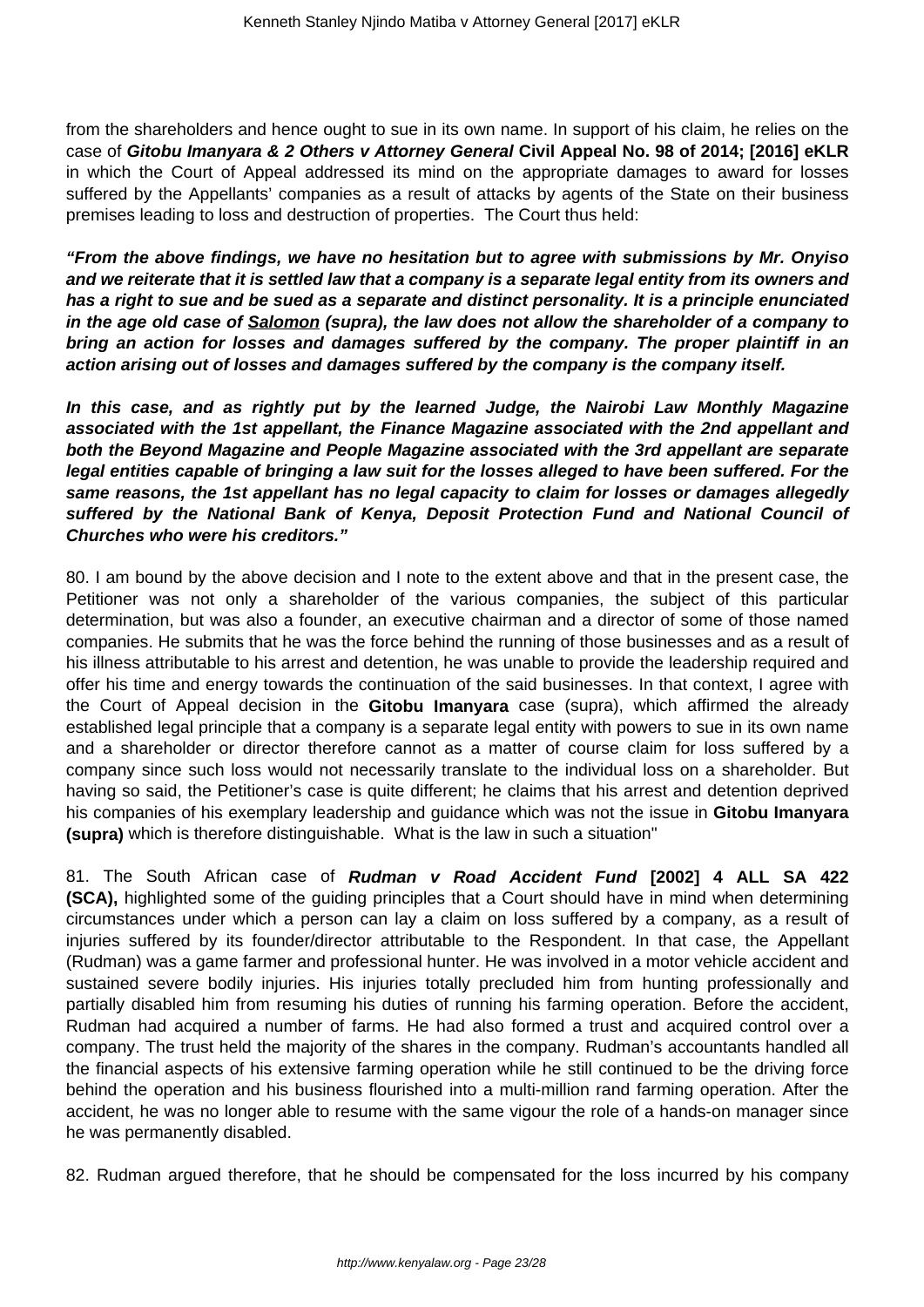because he was in fact the person who directly suffered the losses incurred by the company. The High Court in South Africa ruled that a company is a separate legal entity which was distinct and separate from Rudman's estate. On appeal, Supreme Court of Appeal settled the matter as follows (Jones AJA):

**"For present purposes, I am prepared to accept the proposition (without pronouncing finally upon it) that in appropriate circumstances a farmer in Rudman's position, who operates through a "family" company, may be able to prove and quantify his personal loss in a delictual claim with reference to the loss of income suffered by the company, provided that he does not fall into the trap of regarding the loss to the company as automatically and necessarily equivalent to his personal loss. In the present case, there is evidence to show that the company has lost income because, by reason of Rudman's injuries, it did not achieve the increases in hunting income that were confidently and reasonably expected. There is also evidence to show that the company has incurred and will in future incur the additional expense of employing others to do what Rudman used to do. However, there is no proof that this produces loss to Rudman. There is no evidence, for example, that the value of his shares in the company is less, or even that he received less from the company by way of dividends or fees or drawings because of the company's reduced income, or that he will do so in the future. Rudman's financial statements, the company's financial statements, and the trust's financial statements for the years 1997, 1998, 1999 and 2000 do not show any loss to Rudman at all, and neither does Rudman's evidence nor the evidence of his accountant."** (Emphasis added)

83. Of relevance also is the case of **Raath v Nel (2012) 4 ALL SA 26 (SCA)** wherein damages were sought for the loss occasioned by the Respondent's inability to manage the affairs of his business to the same degree as before the failed pre- procedure conducted by an anesthetist. The Court held thus:

## **"As Jones AJA correctly pointed out in Rudman, it is not axiomatic in these circumstances that the company's loss is the individual's personal loss, even if he is the sole shareholder and/or the driving force behind the company. Proof of the individual's personal loss is still required."**

In its decision, the Court noted that the Respondent had proved his personal loss through the company and that, but for his neglect and absence from his business, of which he was the sole shareholder in the company, the price of shares, at the time of selling his business would have been more. That was found to be a personal loss and he was awarded damages.

84. Further, in the case of **Bellingham v Dhillon and another (1973) 1 ALL ER 20** Forbes J observed thus on special damages in the manner pleaded by the present Petitioner:

**"The more difficult problem is, however, the question of special damages. The plaintiff owns 500 out of 501 shares in a company which carries on the business of the driving school; the remaining share is held by the wife. He is the managing director. Both parties agree that the company's loss is his loss for the purpose of this action. I may say at once that I found him a most impressive witness and I have not the least doubt that in business he is a man of immense drive and acumen. It is also clear that he has a profound knowledge of the business of running a driving school. Because of his injury, his work at the driving school was affected."**

85. In the above case, the Plaintiff had claimed that because of his injuries, he was not able to devote his energies to expanding the Strood branch as quickly as it should have expanded. After considering the evidence, Court awarded the Plaintiff £1,019 damages, after allowing for the incidence of tax, in respect of that venture. The Court in doing so noted that the plaintiff had been forced to close down the Meopham branch in April 1967 and awarded the plaintiff £340 damages in respect of that venture after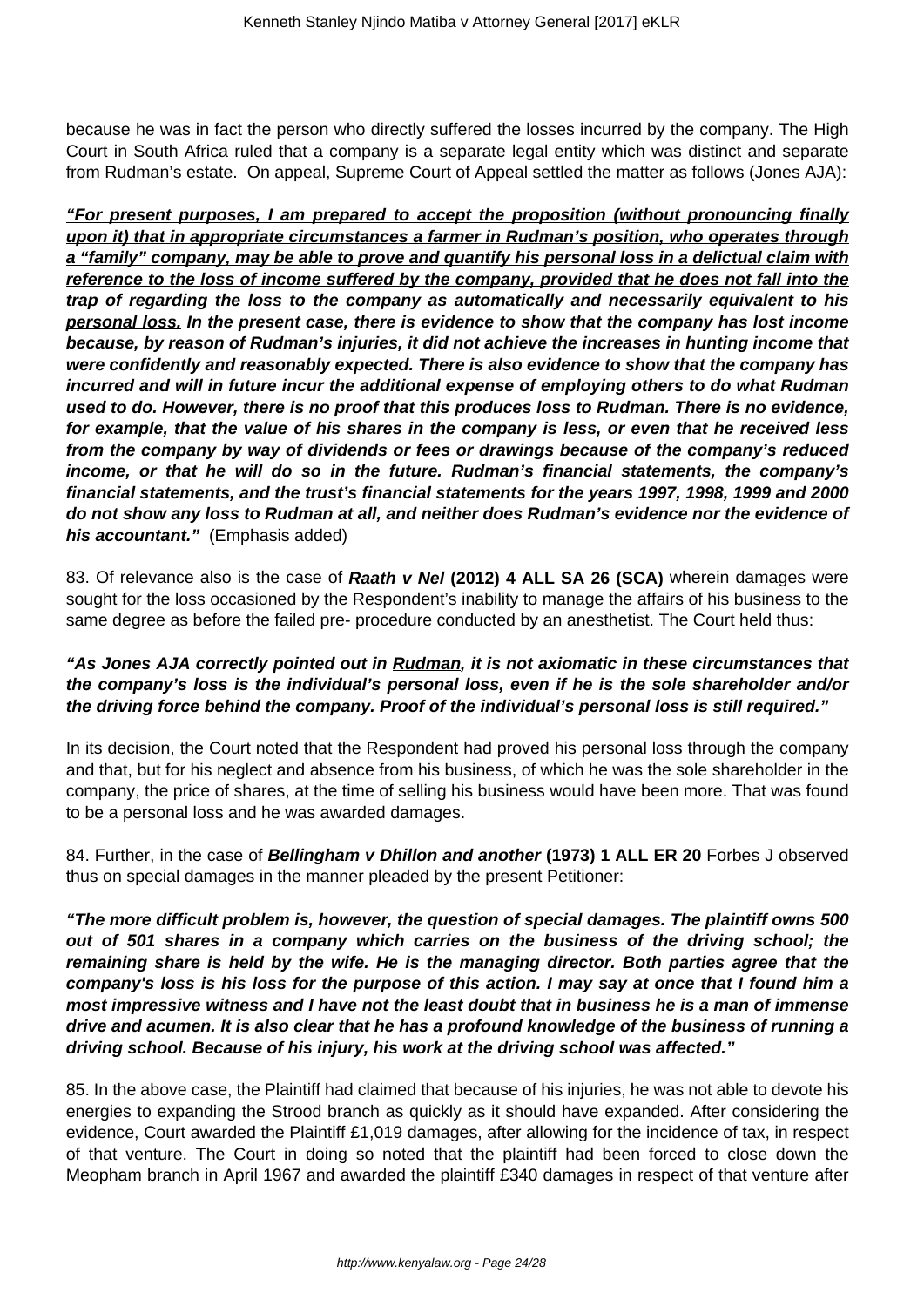deduction of tax.

86. In addition to the above decisions, in the case of **Lee v Sheard [1956] 1 QB, 192** which the Respondent proposes that this Court should not rely on, the Plaintiff was both a shareholder and a director of a company which he owned together with one other person. As a result of injuries sustained during an accident, he was unable to work for the company like he normally did as a consequence to which the profits for that period were much lower than expected. Lord Denning found in favour of the Plaintiff and held that the Plaintiff was entitled to recover from the wrong doer the loss which he suffered arising from reduced profit margins. I see nothing unlawful about that finding and I therefore reject the argument postulated by the Respondent that the United Kingdom governing law on companies is materially different from Kenyan law with regard to the legal status of a company and the rights of a shareholder over the assets of a company.

87. In making my own finding, I note the above decisions were all made in the context of civil law claims but they also, in my view, express general principles of law that can be applied in constitutional petitions such as the present one. Flowing from the foregoing comparative decisions therefore, it is clear that, although a shareholder is a distinct entity from a company, there are circumstances under which such a shareholder can claim for loss suffered by the 'company' where it is proved that, the said loss was also a personal loss on the shareholder. This is particularly the case where, a shareholder actively participated in the day to day running of the company, by contributing his own skills and time to the company and where any discontinuation of such shareholders 'services' negatively impacts on the company.

88. In the above context, the Petitioner has raised a unique and novel claim, in my experience; that because he was the founder, leader and the motivator behind the success of his companies, his ill treatment in detention leading to his ill health gravely affected his companies' performances. The Respondent has contested that fact claiming that the Petitioner was fit enough to run for election as President after his release and that he may have blown his money in the campaigns. Further, that because some of his companies were in the tourist business, the slump in the said business adversely affected the entire industry and had nothing to do with the Petitioner's ill health.

89. I have deeply considered the above contradictory positions and I note that I have already found that the negligence and ill treatment meted out to the Petitioner in detention, caused his stroke. It is also a matter of public notoriety that the Petitioner is far from his old self, age notwithstanding. A fitness buff who climbed mountains and was known as an avid body exercises was reduced to a state of complete inactivity and all evidence before me points to the fact that his problems started at detention. Dr. Gikonyo's evidence in that regard is uncontested.

90. From my analysis of comparable decisions above, the finding in **Salmon v Salmon UKHL 1, AC 22** that a company is so distinct as a juristic person not to have any connection with its natural founders is not unassailable. I have also shown that **Gitobu Imanyara** is distinguishable and I am therefore more attracted to the reasoning in **Rudman and Lee (supra)** in that regard.

91. It is therefore my finding that the Petitioner's medical condition triggered by the events in detention leading to his stroke so greatly affected the business acumen, attention, focus, energy, guidance and leadership he was giving his companies that without him at the helm, they deteriorated and some eventually collapsed.

92. However, I am also certain that other factors apart from the above came into play to affect the Petitioner's business empire. These include, as argued by the Respondent, a slump in the tourism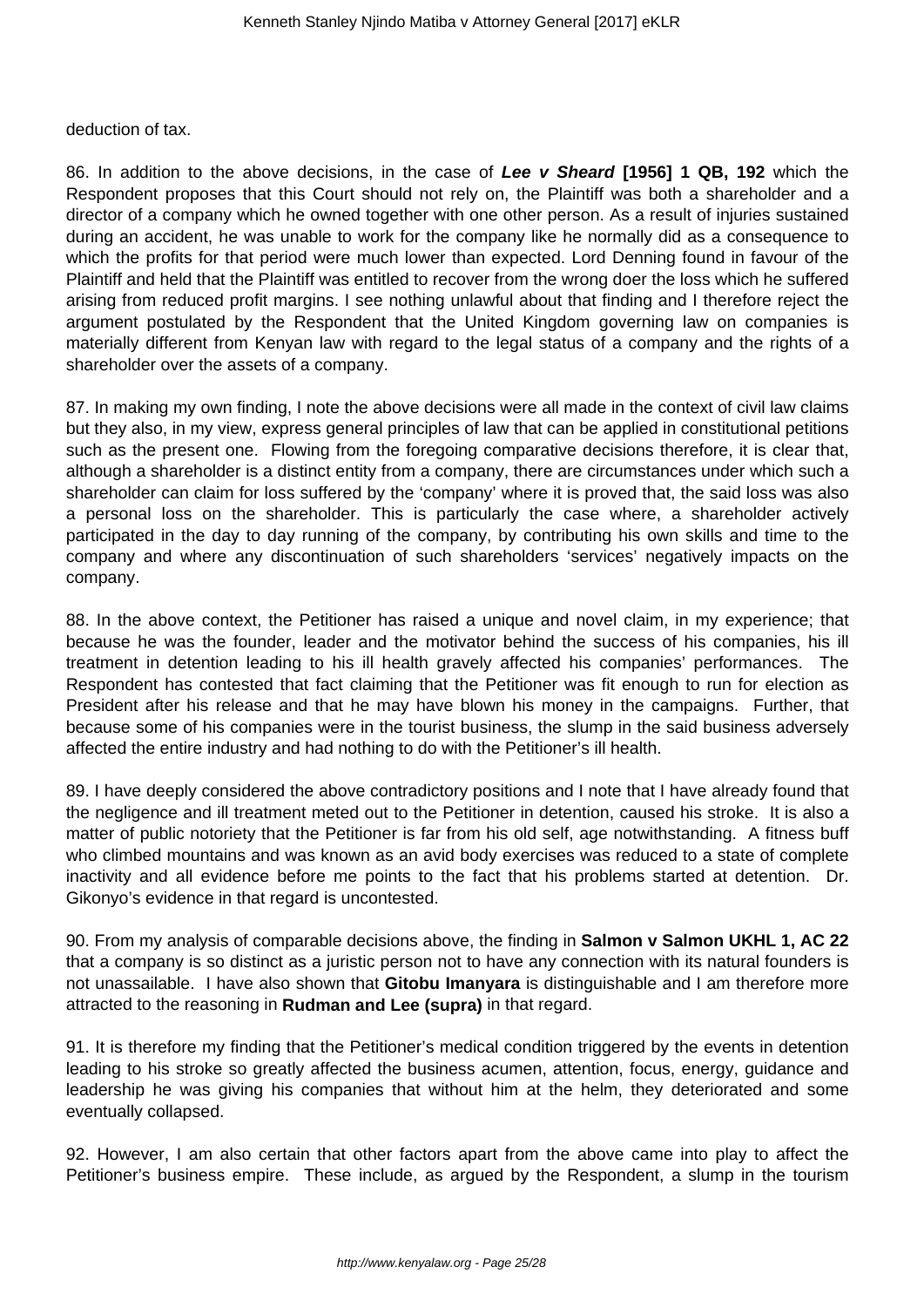industry based on the credible evidence of Mr. David Gikonyo. I also note that the Petitioner in some companies held only either 29, 50, 68 or 96% shareholding and the role of other shareholders such as Mr. Nesbitt was not explained.

93. Similarly, to argue that the Petitioner is entitled to the entire cost of refurbishing one of his hotels (Safari Beach Hotel) is to stretch his claims too far. That is why in **Mc Gregor on Damages, 18th Ed. (2009),** the authors observe thus:

# **"The deterioration in company or business profits may not be completely due to the claimant's absence; general business and trade conditions may have been an operative factor."**

94. I wholly agree and in addition to the above, the Petitioner sold shares in publicly traded Companies to offset company debts and that amount must impact on the sum that he will be entitled to as damages arising from the collapse of his business empire. In stating so, Mr. Riungu's evidence and his report were credible and in my view professionally done and believable. Exhibits KSNM 2-12 and 20, PE 3, and 4 and the particulars of facts therein relating to each of the Petitioner's companies was consistent and logical. That evidence for avoidance of doubt related to annual returns filed with the Registrar of Companies, audited accounts of the Holding Companies, valuation reports by real estate professionals, information memoranda prepared for sale of assets and independent and it reports of sale of the Petitioner's companies properties.

95. In the above context, whereas the Petitioner had sought the entire sum of the worth of his collapsed businesses totaling Kshs.4,726,332,042.91 noting the factors I have raised at paragraph 75 above, mitigating against 100% liability by the Respondent, it is my finding that the Respondent should bear 20% of the Petitioner's claim being Kshs.471,664,258.50. I have made that finding as being a fair and reasonable assessment of the claim before me.

### **Remedies**

96. Having found in favour of the Petitioner in the above limited sense, the subsequent issue for determination is what the appropriate remedies in the circumstances are. The Petitioner seeks special damages in the form of medical expenses, financial loss and cost of repairs of Safari Beach Hotel.

97. The Petitioner also seeks exemplary and aggravated damages for the violation of his rights by the Respondent. However, the High Court has been reluctant in awarding exemplary damages for reasons that they are not awardable in changed political circumstances. In **Benedict Munene Kariuki and 14 Others v the Attorney General High Court Petition No. 722 of 2009** it was for example determined that no exemplary damages should be awarded in addition to general damages in respect of violation of constitutional rights. Similarly, in **Standard Newspapers Limited & another v Attorney General & 4 others Petition no. 113 of 2006 [2013] eKLR** Mumbi Ngugi J held:

**"It is worth noting that exemplary damages are sought not to compensate the victim for the impugned action but to punish and serve as an example to the perpetrator and act as a deterrent for any such future conduct. The High Court has held that exemplary and aggravated damages are inappropriate remedies where unconstitutional action is the subject of challenge."**

98. In the circumstances, I do not find it necessary to award exemplary and aggravated damages.

99. On general damages for violation of the freedom against torture, degrading and inhuman treatment, following the decision in **Koigi Wamwere** where the Appellant was awarded Kshs.12,000,000 for inter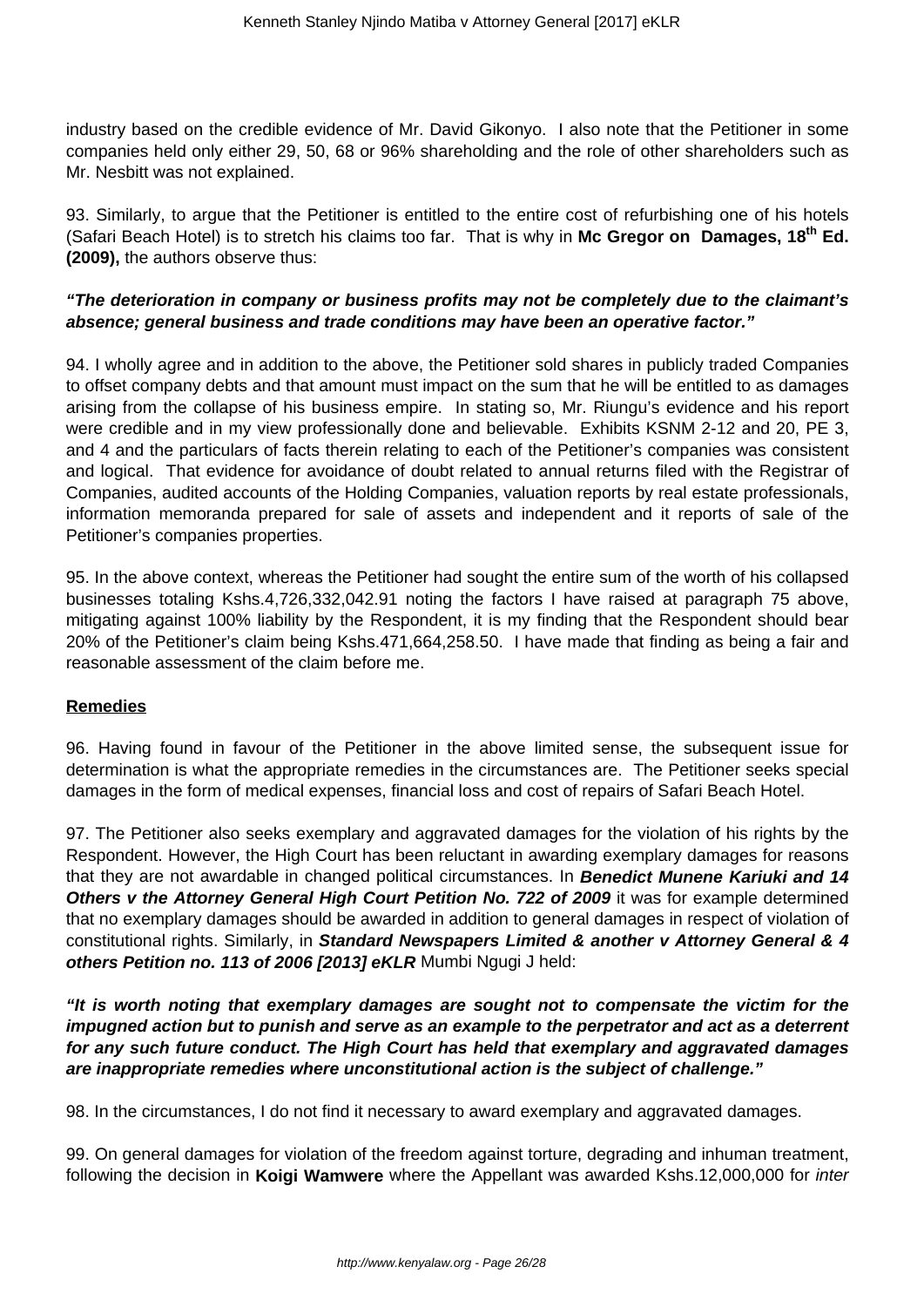alia violation of the right not to be subjected to torture, degrading and inhuman treatment. I will award the Petitioner Kshs.15,000,000 as damages in the above regard.

100. On medical expenses, I have seen Dr. Gikonyo's reports and heard his oral evidence. I am unable to disregard the medical costs of Kshs.18,146,631.52 and so the same is awarded as claimed.

101. Regarding the claim for refurbishment of Safari Beach Hotel being Kshs.347,987,146.90 that claim is far-fetched and is not allowed.

102. The Petitioner is entitled to and is awarded the costs of the Petition.

### **Conclusion**

103. Over the last couple of years, the High Court has been inundated with claims by victims of past violations of fundamental rights and freedom seeking inter alia orders of compensation for such violations and losses arising during the KANU One Party regime. Many of the victims include political leaders of the time including Koigi Wamwere, Gitobu Imanyara and others. The High Court has in almost all such cases found the State culpable and has been unrelenting in doing so.

104. This Judgment has joined that list save for the unique claim made by the Petitioner relating to the collapse of his business empire. I have made certain findings in that regard and whatever the findings, one thing is certain in my mind: the State must now wake up to the reality that past conduct of its officials and agents will no longer remain unpunished. The huge democratic space that Kenyans are presently enjoying, the opening of the temple of justice to victims of historical injustices and the acceptance by today's leadership that such injustices indeed occurred, must remain lessons for Kenya not to return to those dark days.

105. The decisions by the Courts in ensuring that justice is indeed done must be looked at from the prism of ensuring that justice is seen in the eyes of victims and not the amounts awarded in damages. Real justice can be expensive and nothing in compensation can return Kenneth Stanley Njindo Matiba to the sprightly and fit man that he was before his detention and stroke.

106. Nothing in compensation can return him to the business mogul that he once was and who towered over the political and financial landscape of Kenya like a colossus. His days are numbered according to Dr. Gikonyo and so let this Judgment merely serve as a warning to the State that each Kenyan life matters and that it should never treat any of its citizens the way that it treated Mr. Matiba, whatever disagreements agents and officials of the State at the time may have had with him. I digress. The matter is at an end.

#### **Disposition and Final Orders**

107. For the above reasons the following are the final orders to make:

a. **A declaration is hereby issued that the Petitioner's right to be free from torture, cruel and inhuman treatment under Section 74(1) of the repealed Constitution were violated by agents of the State.**

b. **The Petitioner is awarded Kshs.15,000,000 as damages for violations in (a) above.** 

c. **The Petitioner is awarded Kshs.18,146,631.52 being the cost of medical expenses.**